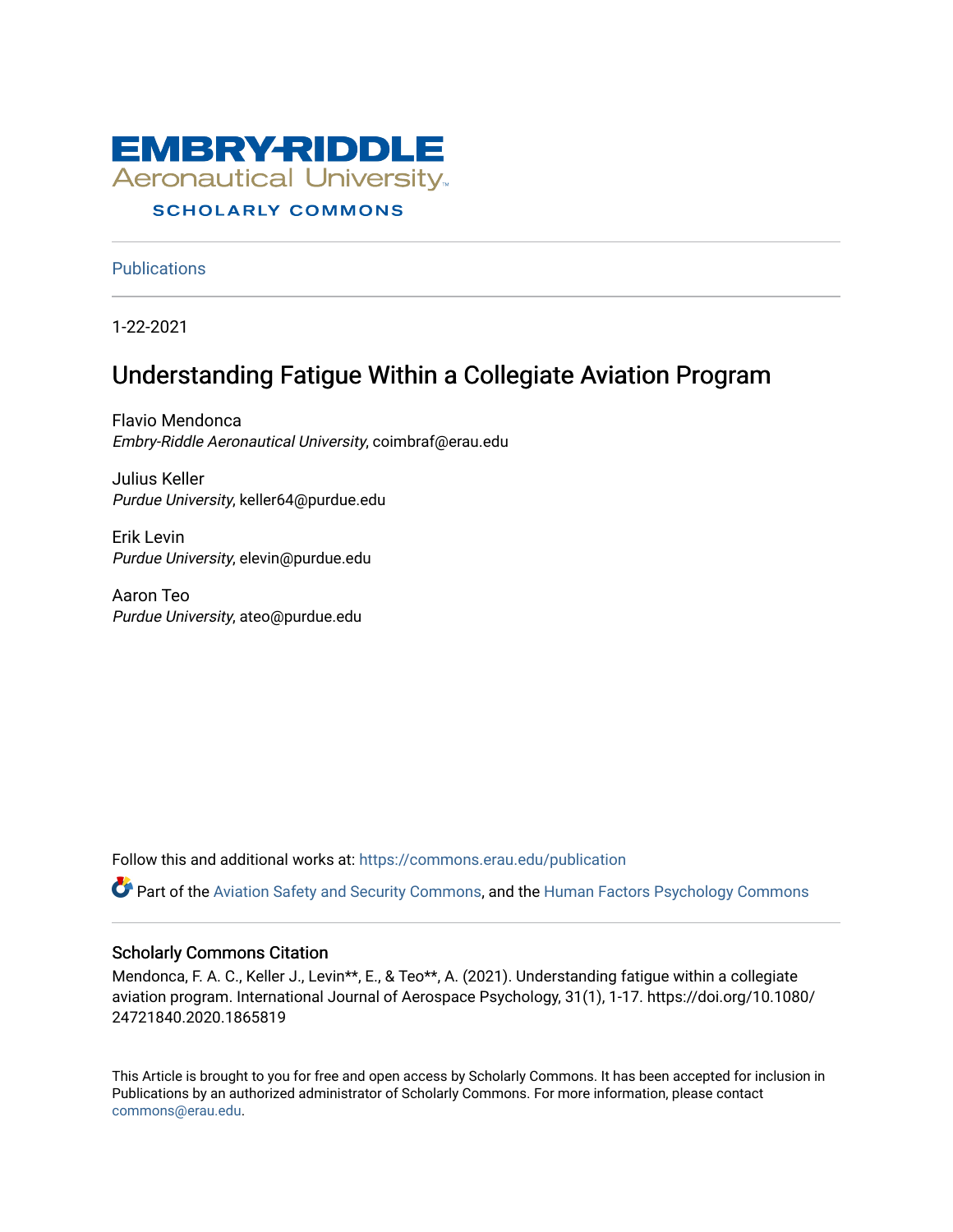## **UNDERSTANDING FATIGUE WITHIN A COLLEGIATE AVIATION**

## **PROGRAM**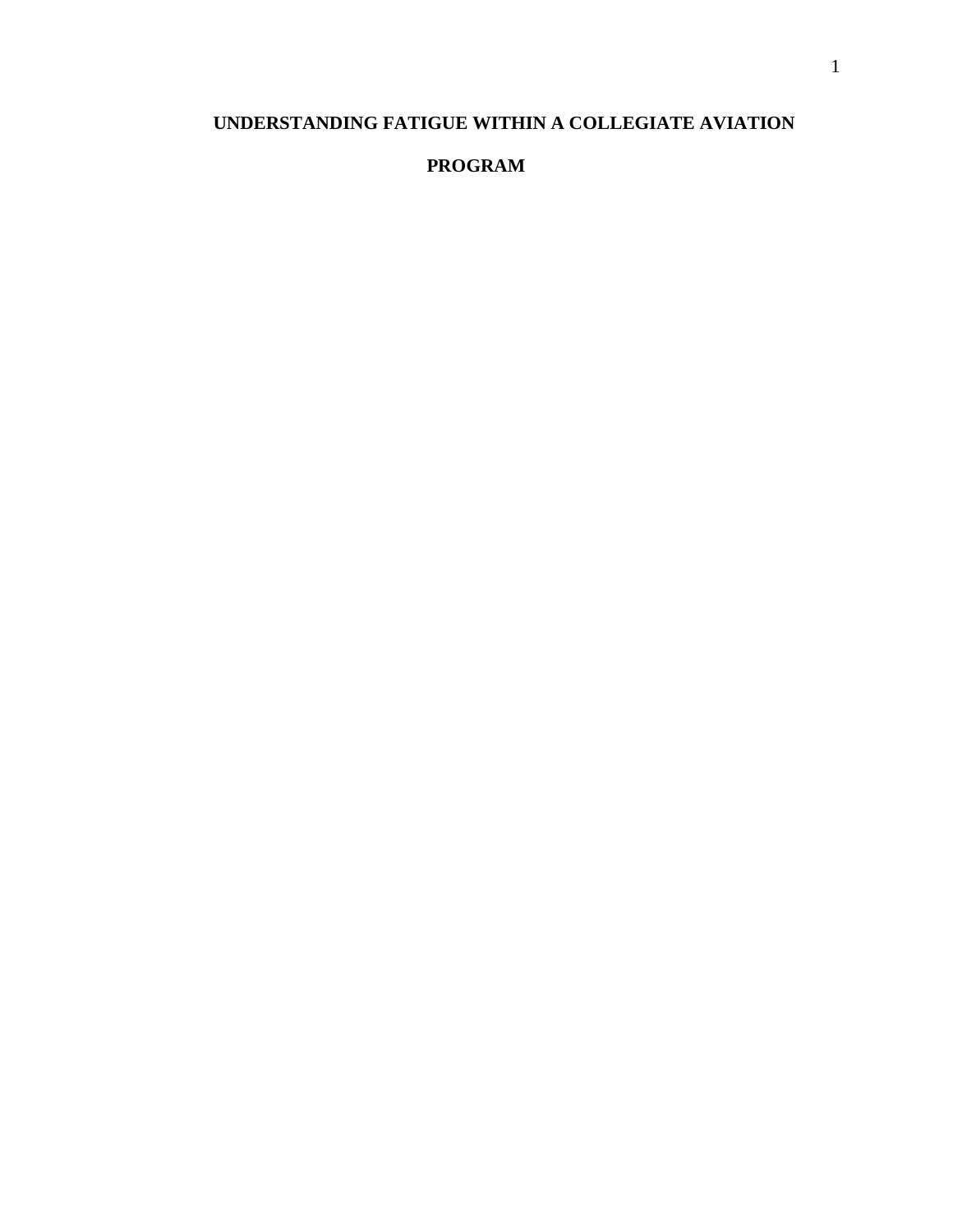#### **Abstract**

**Objective:** The purpose of this study was fivefold: to investigate the symptoms that would prompt collegiate aviation pilots perceive they are fatigued; to investigate the time of the day they are most fatigued; to investigate their academic and personal schedules; to investigate the methods collegiate aviation pilots utilize to ensure they are fit to fly; and to investigate whether they have received any academic and/or flight fatigue identification and management training.

**Background**: Fatigue is a pervasive safety hazard in aviation affecting several aspects of flight crew members' ability to perform their job. Fatigue in aviation and its consequences has been researched across military and commercial operations, but until now Part 141 collegiate aviation pilots have been neglected.

**Method**: Data were collected using an online survey questionnaire self-report questionnaire (N  $= 122$ ) consisting of items investigating fatigue identification and management by Part 141 collegiate aviation pilots.

**Results**: Sixty percent of the participants usually experience the mental and physical symptoms of fatigue during flight activities. A finding of concern was that 43% of the participants indicated they had not received any training in fatigue identification and management during ground and flight activities.

**Conclusion**: The safety management of fatigue in a Part 141 collegiate aviation environment is a safety issue that warrants further research, and training and education.

Key words: collegiate aviation; fatigue; safety.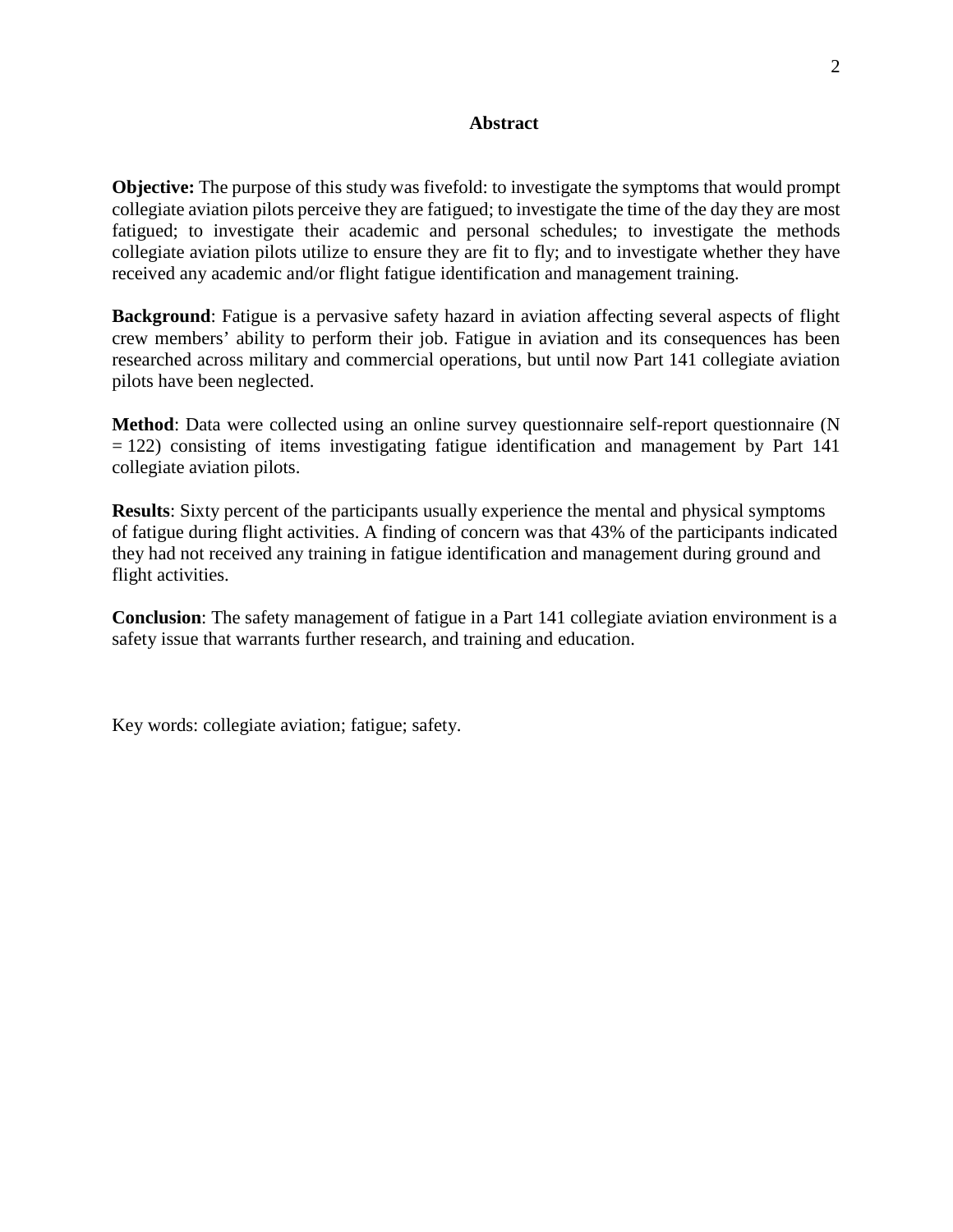#### **Introduction**

The International Civil Aviation Organization (ICAO) defines fatigue as "a physiological state of reduced mental or physical performance capability resulting from sleep loss or extended wakefulness, circadian phase, or workload (mental and/or physical activity) that can impair a crew member's alertness and ability to safely operate an aircraft or perform safety-related duties" (ICAO, 2016, p. I-1-6). Fatigue is a multidimensional construct, a subjective experience that is difficult to operationalize and define (Dittner, Wessely, & Brown, 2004). According to ICAO (2012), fatigue could, at different levels, impair different abilities and skills of a pilot. Fatigue, a ubiquitous aspect of life, usually presents a detrimental effect during flight operations (Caldwell & Caldwell, 2016; Stokes & Kite, 2016). Considering the 24/7 inherent nature of the aviation industry, fatigue is always an important factor during accident prevention efforts (Wilson, 2015). Several factors could lead to a fatigue state, including lack of or inadequate sleep (Lee, 2018; Price & Coury, 2015), time since awakening (Darwent, Dawson, Paterson, Roach, & Ferguson, 2015; Dawson & McCulloch, 2005), circadian factors (Fletcher, Hooper, Dunican, & Kogi, 2015), long duty periods, and non-standard working hours (Caldwell, 2005). In a collegiate aviation environment, circadian disruptions and excessive workload associated with academic, flight, and extra-curricular activities may exacerbate the problem (Keller, Mendonca, & Cutter, 2019; Mendonca, Keller, & Lu, 2019; Romero, Robertson, & Goetz, 2020). It only takes one of the aforementioned factors to cause fatigue during flight activities (Gander et al., 2013). Fatigue can contribute to physiological and psychological implications as well as to cognitive and emotional impairment. In addition, fatigue could hinder response time, reduce vigilance, and debilitate the pilot's decision-making process, which in turn could impact the safe performance of flight crews (Avers & Johnson, 2011). Interestingly, people will react and respond differently to a fatigue state.

A person's internal body rhythms will not adjust adequately to a pattern imposed by work schedules. "Almost every aspect of human functioning (physical or mental) undergoes daily cycles that are influenced by the circadian body clock" (ICAO, 2012, p. 2-9). Most mental and physical functions vary throughout the day. The disruption of the circadian rhythms, which is affected by lack or inadequate sleep, could significantly degrade the performance and level of alertness of a pilot. The Civil Aviation Safety Authority (CASA) of Australia indicated that specific effects of fatigue in the flight deck of an aircraft include decreased vigilance, muddled thinking, slow and uneven responsiveness, reduced attention, and the inability to concentrate (CASA, 2012). The level of fatigue is also influenced by factors such as time since last major sleep, time on duty, and time of the day. The symptoms of fatigue can be generally grouped into three broader constructs: mental (lapses in attention, forgetfulness, poor decision making); physical (headache, micro sleeps, lack of energy); and emotional (irritability, low morale) (Avers & Johnson, 2011).

According to Borbely, Kecklund, and Anund (2016), sleep drives and circadian rhythms are important aspects of fatigue. The impact of the circadian rhythms on performance will vary among different people. The best approach to prevent fatigue is adequate sleep (Caldwell, 2009; Caldwell, Caldwell, Thompson, & Lieberman, 2019; Lee, 2018). Nevertheless, there are several other strategies or personal behaviors that could assist in mitigating the deleterious effect of fatigue on performance. For example, a nap during the work period or prior to a night duty can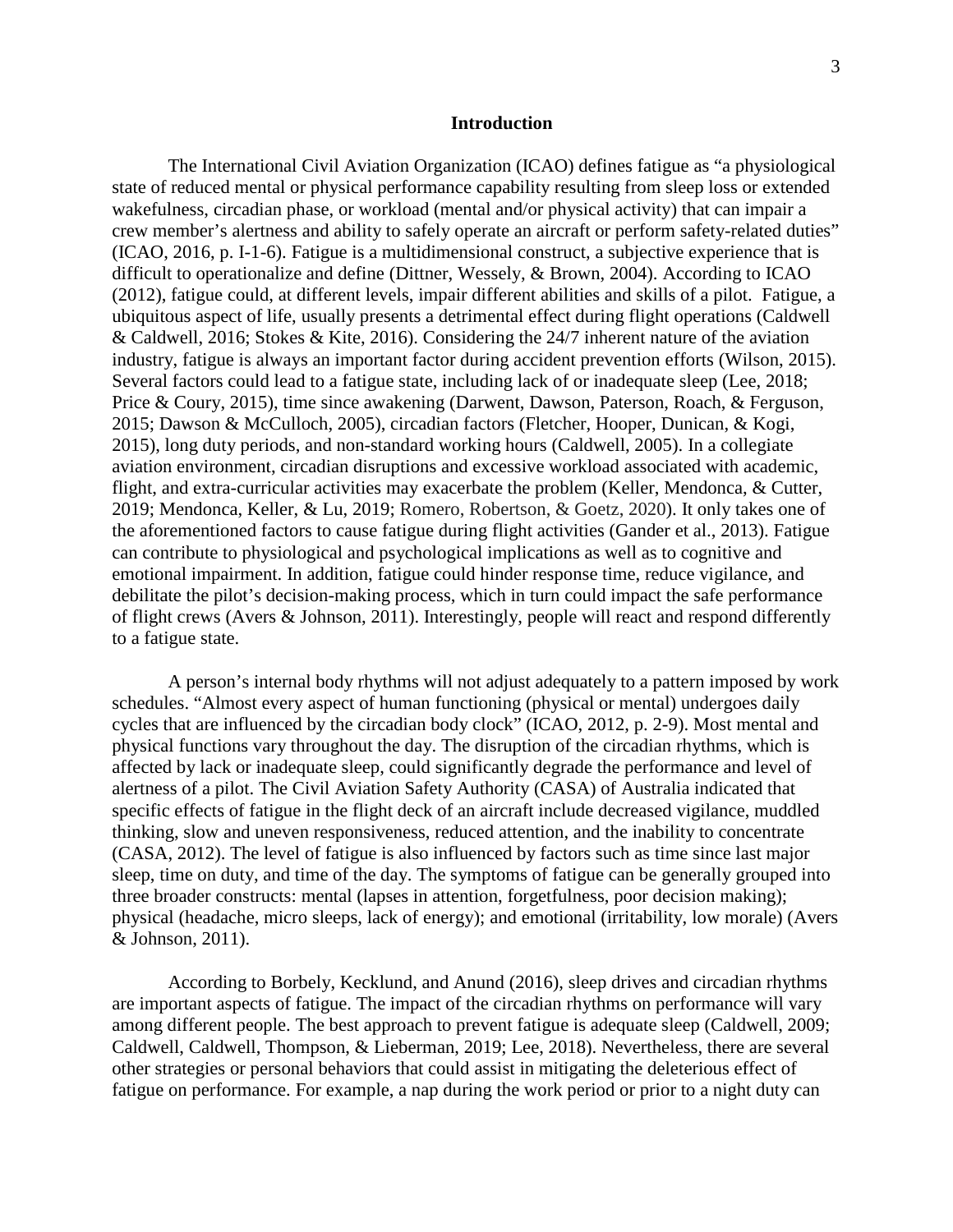provide an effective boost on cognitive functions and improve alertness (Caldwell et al., 2009). Empirical data have indicated the benefits of physical activities in work productivity, quality of sleep, physical and psychological health, feelings of energy, and reduced fatigue levels (O'Connor & Puetz, 2004; Puetz, 2006; Satterfield & Dongen, 2013). Adequate nutrition and fluid ingestion habits are also important fatigue countermeasures. For example, eating a heavy meal prior to bed could disrupt the sleep structure (Caldwell et al., 2009). Conversely, low-fat high- protein food, wise choices for a healthy diet, can help one to stay awake as well as more alert during flight operations. Similarly, a person may have headaches and kidney problems if not adequately hydrated. Additionally, the body may try to conserve what is left by relaxing and slowing a person down, which in turn may aggravate the effects of fatigue. Other strategies to mitigate fatigue include efficient work and life balance (Salazar, nd.), adequate management of sleep preparation, scheduled and non-schedule breaks (Caldwell et al., 2019; CASA, 2012), and smart use of caffeine (Bonnet & Arand, 1994a; 1994b; Jay, Petrilli, Ferguson, Dawson, & Lamond, 2006; Wesensten, Belenky, Thorne, Kautz, & Balkin, 2004). According to the Federal Aviation Administration (FAA, 2016), formalized and informal threat and error management strategies to mitigate fatigue during flight activities are imperative, and should include the use of checklists.

Flight operations without risks is impossible. Several factors can jeopardize aviation safety, including the pilot's flight experience, initial and recurrent training, currency, and physical and mental conditions. ICAO (2018) has recommended pilots should conduct pre-flight risk assessments to assess risks and make effective decisions before each flight. The FAA (2016a) has advocated the use of checklists by pilots for the identification of hazards and the development of mitigation strategies to mitigate the associated risks. The "P"ilot, "A"ircraft, en"V"ironment, and "E"xternal pressures (PAVE) checklist should be used by pilots to identify hazards during preflight planning. Under the umbrella of "P", pilots should ask themselves whether they are fit to fly, and that includes, for example, adequate sleep as suggested by ICAO (2016). Pilots could also utilize the IMSAFE checklist, where "I" stands for illness, "M" stands for medication, "S" stands for stress, "A" stands for alcohol, "F" stands for fatigue, and "E" stands for emotions to identify and mitigate physiological hazards at all stages of the flight. In fact, pilots could use the IMSAFE checklist while addressing the "P" component of the PAVE checklist so as to assess and manage risks associated with mental and physical readiness for flying (FAA, 2020).

Most research studies investigating fatigue in aviation as well as the standards and policies towards fatigue mitigation have generally targeted commercial operations (Caldwell et al., 2009; CASA, 2012; FAA, 2012; Honn, Satterfield, Mccauley, Caldwell, & Van-Dongen, 2016; ICAO, 2012), military operations (Morris, Howland, Amaddio, & Gunzelamn, 2019), air traffic controllers (Nealy & Gawron, 2015), and aviation maintenance personnel (ICAO, 2003). However, empirical data show that collegiate aviation pilots face unique challenges that could cause fatigue (Buboltz, Brown, & Soper, 2010; Keller et al., 2019; Keller, Mendonca, Levin, & Teo, 2019; Jean-Louis; Gizycki, Zizi, & Nunes, 1998; McDale & Ma, 2008; Mendonca et al., 2019; Romero et al., 2020). This study is the fifth in a series whose general goals are to evaluate collegiate aviation pilots' self-awareness of their fatigue issues, the impact of fatigue on flight training quality and safety, and to identify potential solutions.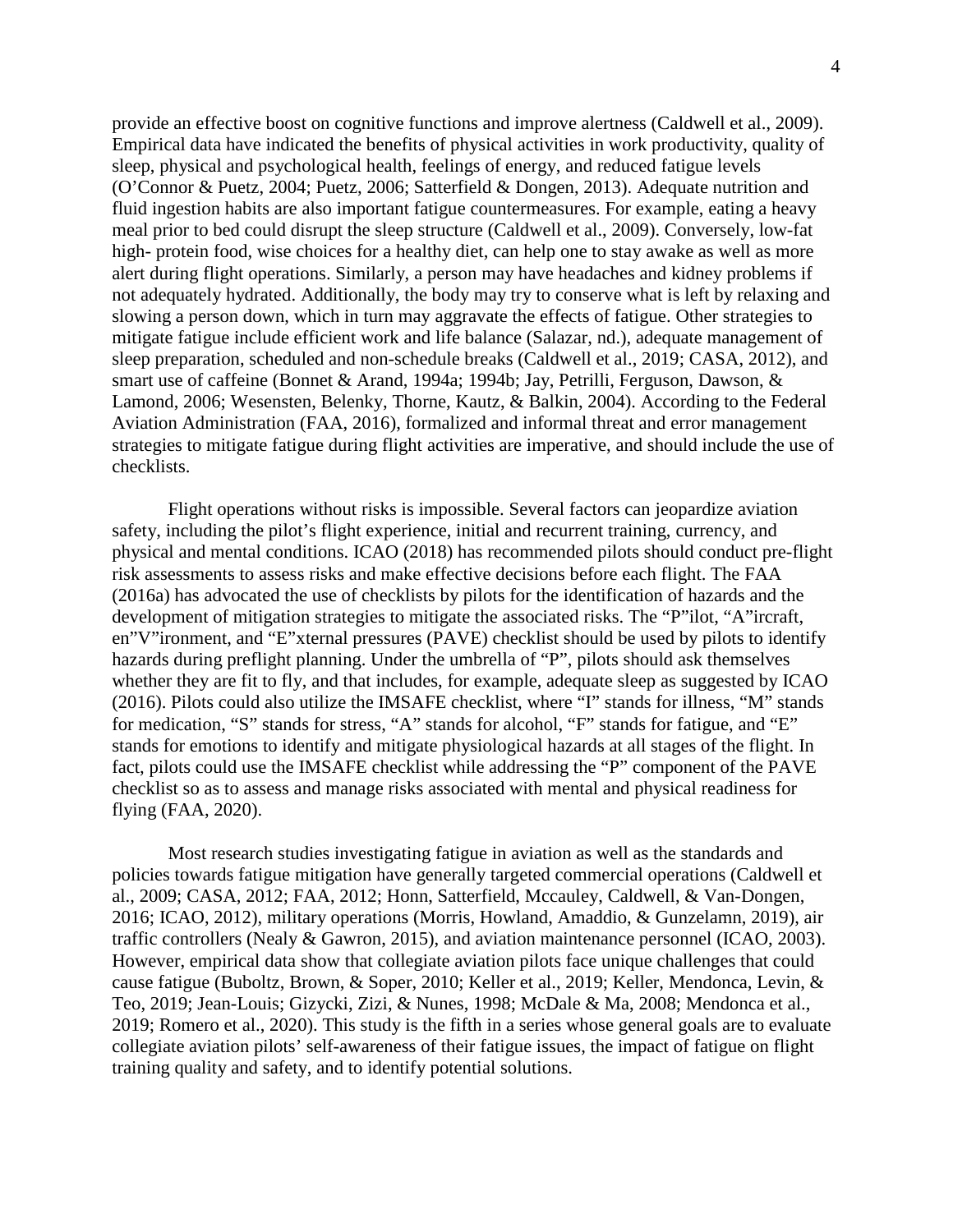In the first report (Mendonca et al., 2019) the researchers investigated the collegiate aviation pilots' self-awareness of their fatigue issues, the possible causes of fatigue afflicting those students; and their lifestyle and perceptions of personal solutions to fatigue. Findings from this research project indicated that fatigue has played a significant role during flight training in a collegiate aviation environment. In fact, 85% of respondents ( $n = 122$ ) reported fatigue as a major barrier to their flight training. Another result indicated pilots have reported cognitive dysfunctions because of fatigue, which included overlooking mistakes for being tired during flight training. Interestingly, lack of or inadequate sleep, lack of physical activities, and undesirable academic and flight schedules were important factors possibly contributing to fatigue in such environment. Ambient noise, excessive use of electronic devices, and inadequate room temperatures in campus housing were factors hindering the quality as well as quantity of sleep by college student pilots. A finding of concern was that the collegiate aviation students' lifestyle is not conducive to mitigating fatigue. For example, students reported not being able to maintain a proper and healthy diet due to busy academic and flight schedules.

The second report investigated fatigue in a collegiate aviation environment by utilizing decision-making scenarios designed to understand mitigation strategies, external pressures, and go-no-go decisions. Findings from this second study suggested that organizational pressures were important factors leading collegiate aviation pilots to fly despite being fatigued. Findings of this study also suggested that those pilots were not well equipped to identify they were fatigued, and that they did not have the knowledge and skills to develop and implement strategies (e.g., strategic use of caffeine; napping) to mitigate fatigue (Keller et al., 2019). The third study assessed how collegiate aviation pilots rank personal solutions to fatigue as well as how they perceived lifestyle factors known to help mitigate fatigue (Levin, Mendonca, Keller, & Teo, 2019). Findings suggested that most respondents could recognize healthy lifestyle habits. However, they admitted that they were not fully engaged in these habits. Keller, Mendonca, Laub, and Wolfe (2020) utilized the Karolinska Sleepiness and the Samn-Perelli scales (ICAO, 2016), respectively, to understand subjective sleepiness and fatigue among collegiate aviation pilots. The researchers collected data from 32 students from a Midwestern university with a Part 141 collegiate flight program. Data were collected during four weeks randomly spread over four consecutive months. Findings indicated that participants were mostly fatigued and sleepy during the 08:00am recording time. Findings also suggested that there were no significant differences between the days of the week for both the subjective sleepiness and fatigue levels. However, the median values of the results indicated participants were making it through each data less than refreshed and not necessarily alert.

The purposes of the current study were to:

- 1. Investigate the symptoms that would prompt collegiate aviation pilots perceive they are fatigued;
- 2. Investigate the time of the day they are most fatigued;
- 3. Investigate the collegiate aviation pilots' academic and personal schedules;
- 4. Evaluate the methods collegiate aviation pilots utilize (if any) to ensure they are fit to fly; and
- 5. Investigate whether the collegiate aviation pilots have received any academic or flight fatigue identification and mitigation training.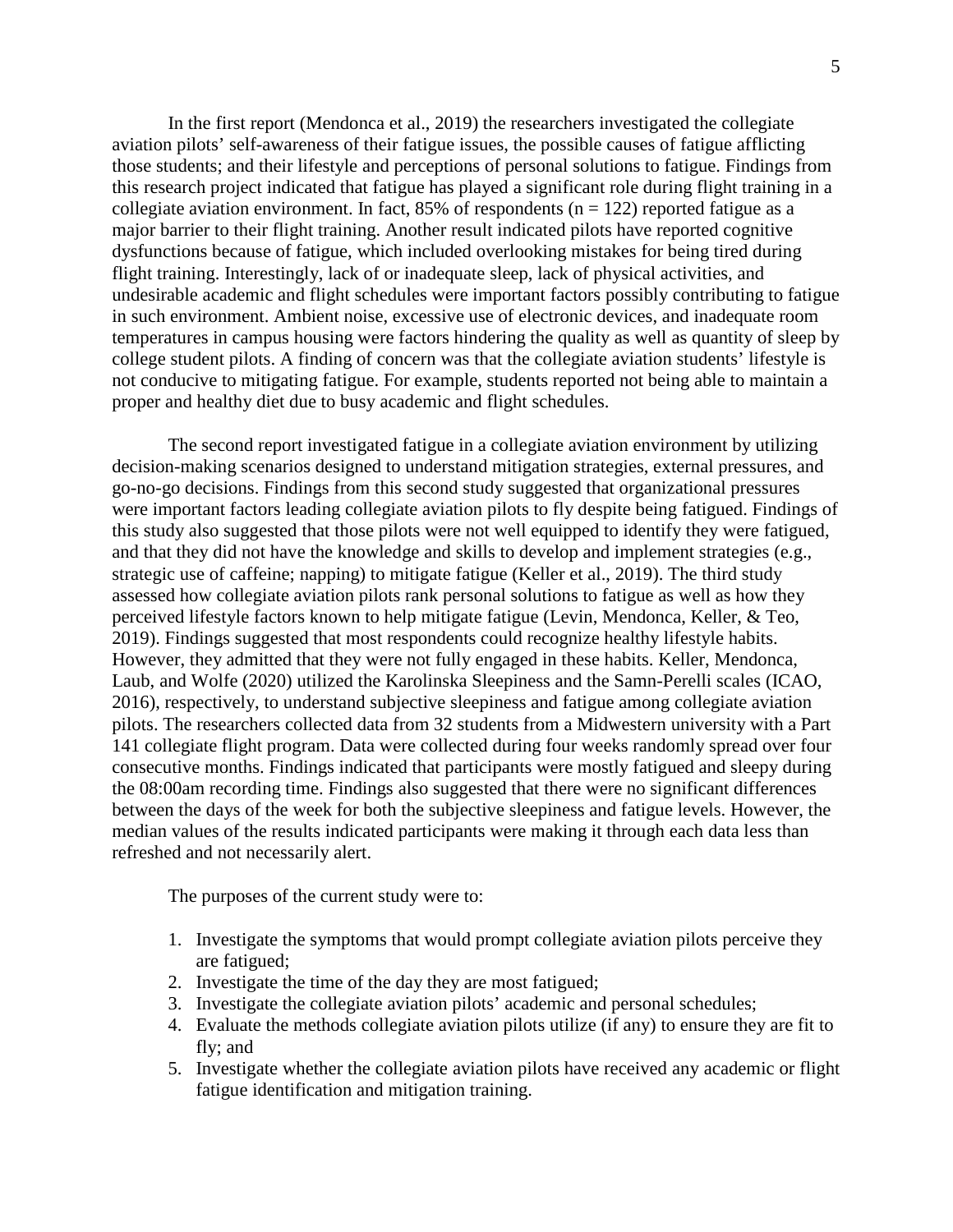#### **Method**

#### **Participants**

The target population for this study was 350 pilots and flight instructors from an accredited Code of Federal Regulations (CFR) Part 141 flight training and four-year degreeawarding university in the Midwestern region of the United States. Pilots were eligible to participate in the study if they were at least 18 years old, had flown in the last six months, and were directly involved with the University professional flight program.

#### **Procedures**

The researchers developed and validated the Collegiate Aviation Fatigue Inventory (CAFI) survey questionnaire based upon documents by major aviation stakeholders, and empirical data and information addressing fatigue identification and management in aviation. Open-ended questions were added to the CAFI to allow pilots to provide in-depth answers that would increase the amount of data and enhance the quality of information needed to achieve the goals of the study (Patton, 2015). See Mendonca et al. (2019) for further information about the development and validation processes of the CAFI survey questionnaire. After the Institutional Review Board approval, researchers started the research process. The survey questionnaire was distributed using Qualtrics ® web-based survey software to the population of interest. Two reminder emails were sent out during the period the survey link was alive – August  $28<sup>th</sup>$  through November  $5<sup>th</sup>$  2018. One hundred and twenty-four pilots completed the survey questionnaire. However, it is important to note that not all sections and open-ended questions of the study were completed by respondents. The anonymous data were captured and maintained on a secure Qualtrics® web-based survey server hosted by the target university. Access to this dataset was only available to researchers of this study.

#### **Data Analysis**

In the current research study researchers analyzed the following sections of the CAFI:

- 1. The symptoms that cause collegiate aviation students to realize they are fatigued;
- 2. The circadian rhythms affecting their performance;
- 3. The students' academic and personal schedules;
- 4. The methods collegiate aviation pilots utilize to ensure they are fit to fly; and
- 5. Academic or flight fatigue identification and mitigation training received.

Additionally, demographics information was collected. Descriptive statistics were used in order to have a better understanding about the quantitative data. The qualitative data were analyzed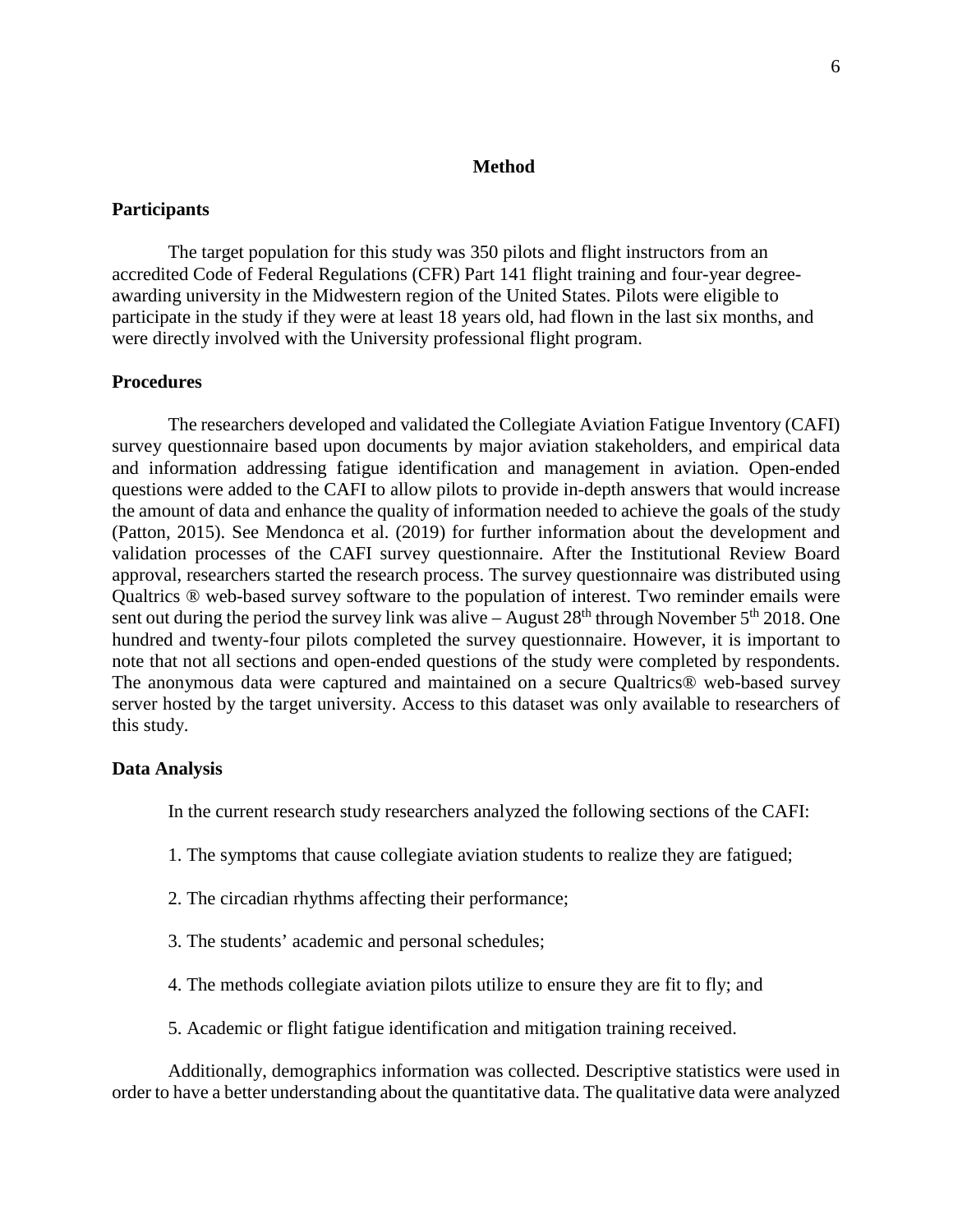using a content analysis approach. At first, the team investigated to what extent the participants' responses to the open-ended questions would illuminate current fatigue identification and management concepts. Alongside with this approach, researchers used an inductive analysis concept for the identification of themes (Patton, 2015). Two members of the research team are experienced pilots and faculty members who teach both undergraduate as well as graduate courses. The other two researchers are experienced certified flight instructors (CFI). During the analyses,

each researcher made initial classifications independently. The researchers then went through several rounds of discussion until reaching an agreement. This method could not be useful while seeking a 'last word' on themes, but it is effective in clarifying areas where there is genuine consensus and where there is not (Ager, Neil, & Mike, 2007).

#### **Results**

#### **Demographics**

This information included age, gender, flight hours and ratings, and enrollment status. One hundred and twenty-two responses (34.8% response rate) were recorded. Noteworthy to mention that not all sections of the study were completed by the participants. Almost 93% of the 122 respondents were between 18 and 25 years old, and five percent between 26 and 35 years old. Seventy-nine percent of the participants were male, approximately 20% were females, and one percent preferred not to say. Eighty-three respondents reported they had less than 250 flight hours while 31 pilots indicated they had logged between 250 and 500 flight hours. Only eight pilots reported they had between 501 and 1,000 flight hours. Regarding enrollment levels, twenty-six percent of the respondents were juniors followed by 23% of sophomores. Sixty-seven percent of the respondents held a private pilot license, and less than one percent held an airline transport license (ATPL). For detailed descriptive statistics see Levin et al. (2019).

#### **Fatigue Symptoms**

Qualitative data can help researchers to gain insights from systemic issues especially of a phenomenon that has not been adequately researched (Patton, 2015). Survey responses to openended questions are provided "as is" and in some cases may include grammatical and spelling errors. Participants were asked about the symptoms that would prompt them to realize they were fatigued. One hundred and twenty-two pilots completed this section of the survey questionnaire. We grouped the participants' responses into three themes, as suggested by Sieberichs and Kluge (2016): physical, mental, and emotional. The participants' responses generally fell under two or more of these constructs. Twenty-four participants noticed they usually had mental symptoms when fatigued. One participant stated, "lack of awareness and general disinterest". Another participant mentioned that (s)he messed up tasks that were usually routine during flight activities. Quoting a respondent, "slow reaction time, inability to perform at best ability". Nineteen participants reported physical symptoms as signs that they were fatigued. Quoting one participant, "yawning, eyes struggle to stay open". Only 20 participants indicated emotional symptoms when fatigued. One participant cited, "crabbiness, lack of motivation". As previously noted, most responses felt under at least two of those constructs. Quoting one participant, "my mind moves slower than I am used to and my eyelids droop some. I also find it harder to intensely concentrate".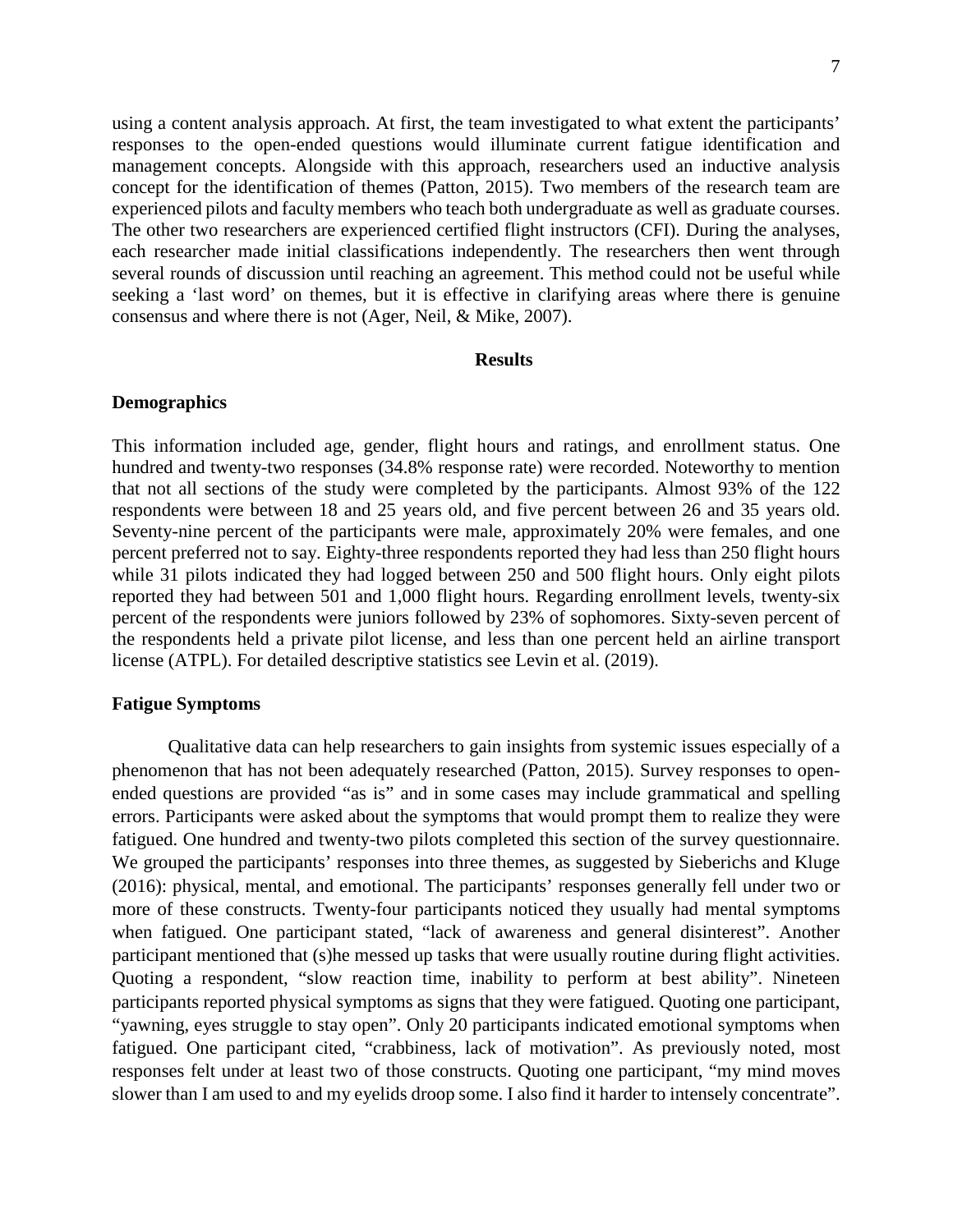Quoting another participant, "just general drowsiness throughout the day before a flight, but I'm always awake enough to go flying with an instructor. There are definitely some times where I went out with an instructor that I wouldn't have gone out by myself due to fatigue". One participant said "I realize I am fatigued when my eyes are heavy and everyday tasks become mundane and more difficult. I realize in the plane that I am too tired if I cannot focus on maneuvers as well". Another participant stated "grogginess, heavy eyes, trouble focusing, getting frustrated with students faster, drawn out from situations".

#### **Perceived Fatigue Levels**

Empirical data indicate that adequate sleep is not a tradable commodity (Bendak & Rashid, 2020; National Safety Council, 2019). Nevertheless, time of wakefulness since last major sleep, sleep debt, and workload are important fatigue factors. Participants were asked to identify their fatigue levels during different times of the day. One hundred and twenty-one pilots completed this section of the survey questionnaire. Most participants indicated they were usually more fatigued early morning and late at night. Conversely, respondents indicated they were least fatigued from noon through 6:00pm (see Table 1 and Figure 1).

**Table 1**. Reported levels of fatigue throughout the day.

|                                   | Not Fatigued at | <b>Less</b> | <b>Slightly More</b> | <b>Most</b> |  |
|-----------------------------------|-----------------|-------------|----------------------|-------------|--|
|                                   | All             | Fatigued    | <b>Fatigued</b>      | Fatigued    |  |
| Early morning (6am-9am)           | 8.11%           | 8.64%       | 19.89%               | 36.36%      |  |
| Morning (9am-noon)                | 14.59%          | 26.36%      | 16.48%               | 4.90%       |  |
| Early afternoon (noon-3pm)        | 24.86%          | 16.82%      | 15.34%               | 6.99%       |  |
| Afternoon/early evening (3pm-6pm) | 21.62%          | 16.36%      | 17.61%               | 9.79%       |  |
| Evening (6pm-9pm)                 | 22.70%          | 18.18%      | 17.05%               | 5.59%       |  |
| Night (9pm-6am)                   | 8.11%           | 13.64%      | 13.64%               | 36.36%      |  |

Note. Participants could select more than one period of the day for each level of fatigue.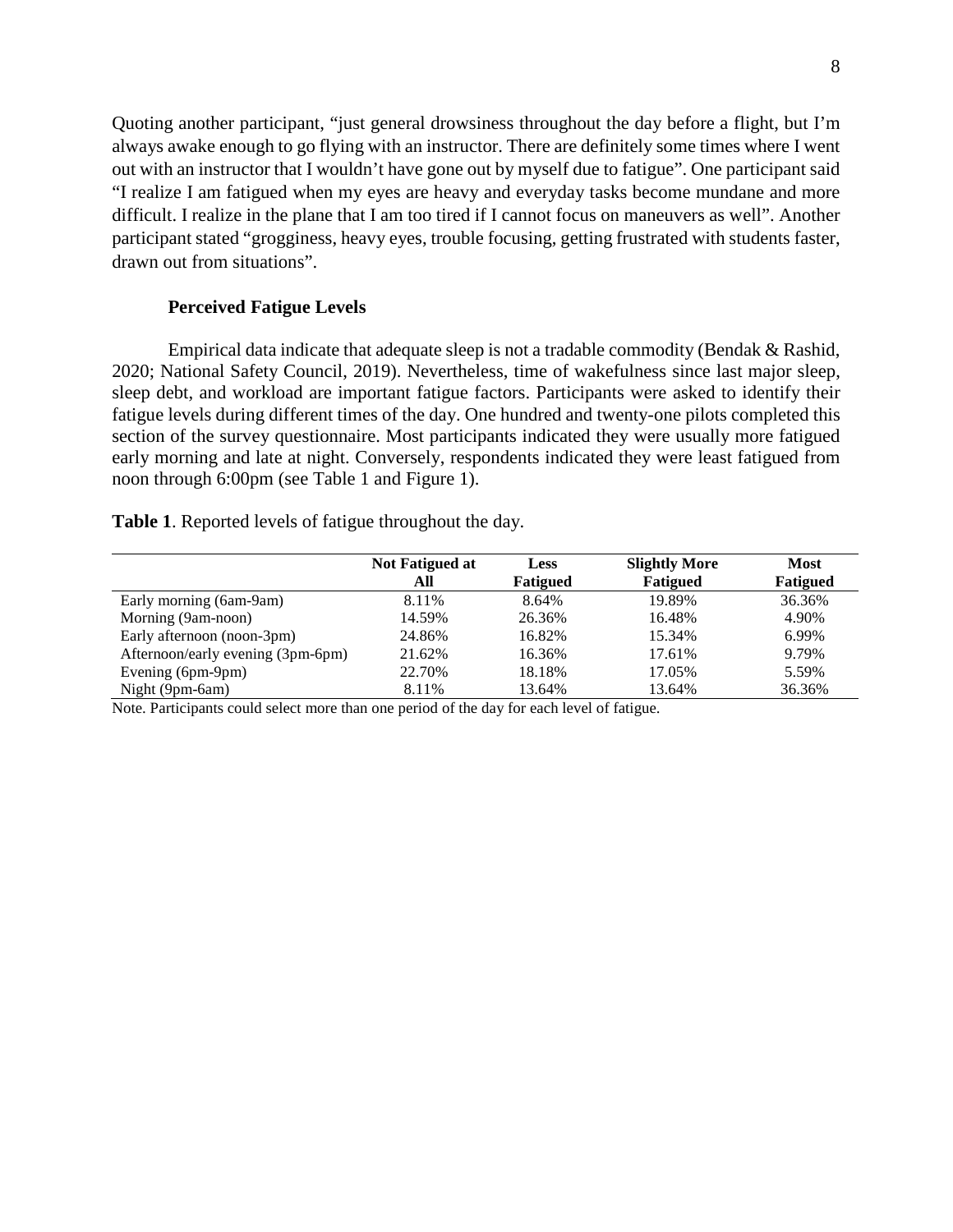

**Figure 1**. Responses to the fatigue levels throughout the day. *Note*. Participants could select more than one period of the day for each level of fatigue.

#### **Academic and Personal Schedules**

Unpredictable work hours, prolonged duty periods, and or prolonged periods of demanding cognitive activities could lead to both mental and physical fatigue (Lee & Kim, 2018). Conversely, healthy social lifestyle is vital for sound mental and physical wellbeing (Caldwell et al., 2019; CASA, 2012). Participants were encouraged to provide qualitative information through openended questions. The first two questions asked them how many hours they typically worked from Monday through Friday, and per weekend. They were also asked how many hours they typically socialized Monday through Friday, and per weekend. See Table 2 for results. Few responses were not computed because they were not plausible (e.g., socializing 40 hours from Monday through Friday) in a Part 141 collegiate aviation environment.

|                                                                                                                                                                                  |     | Mean  | Std.  | Min. | Max. |
|----------------------------------------------------------------------------------------------------------------------------------------------------------------------------------|-----|-------|-------|------|------|
|                                                                                                                                                                                  |     |       | Dev.  |      |      |
| How many hours do you typically work from Monday through                                                                                                                         | 117 | 31.75 | 14.89 |      | 70   |
| Friday?                                                                                                                                                                          |     |       |       |      |      |
| How many hours do you typically work per weekend?                                                                                                                                | 118 | 9.25  | 5.48  |      | 20   |
| How many hours do you typically socialize from Monday through                                                                                                                    | 117 | 9.93  | 7.14  |      | 25   |
| Friday?                                                                                                                                                                          |     |       |       |      |      |
| How many hours do you typically socialize per weekend?                                                                                                                           | 115 | 10.48 | 6.74  |      | 30   |
| $\mathbf{M}$ , and $\mathbf{M}$ , and $\mathbf{P}$ are started to the final started and $\mathbf{M}$ , and $\mathbf{M}$ , and $\mathbf{M}$ , and $\mathbf{M}$ , and $\mathbf{M}$ |     |       |       |      |      |

**Table 2**. Summary of participants' responses regarding their academic and social week schedules.

Note. Hours of work included studying, working, student organizations, etc.

#### **Fitness for duty**

According to the National Transportation Safety Board (2019), mental and or physical fatigue are factors that could significantly reduce the margins of aviation safety. Nonetheless, "it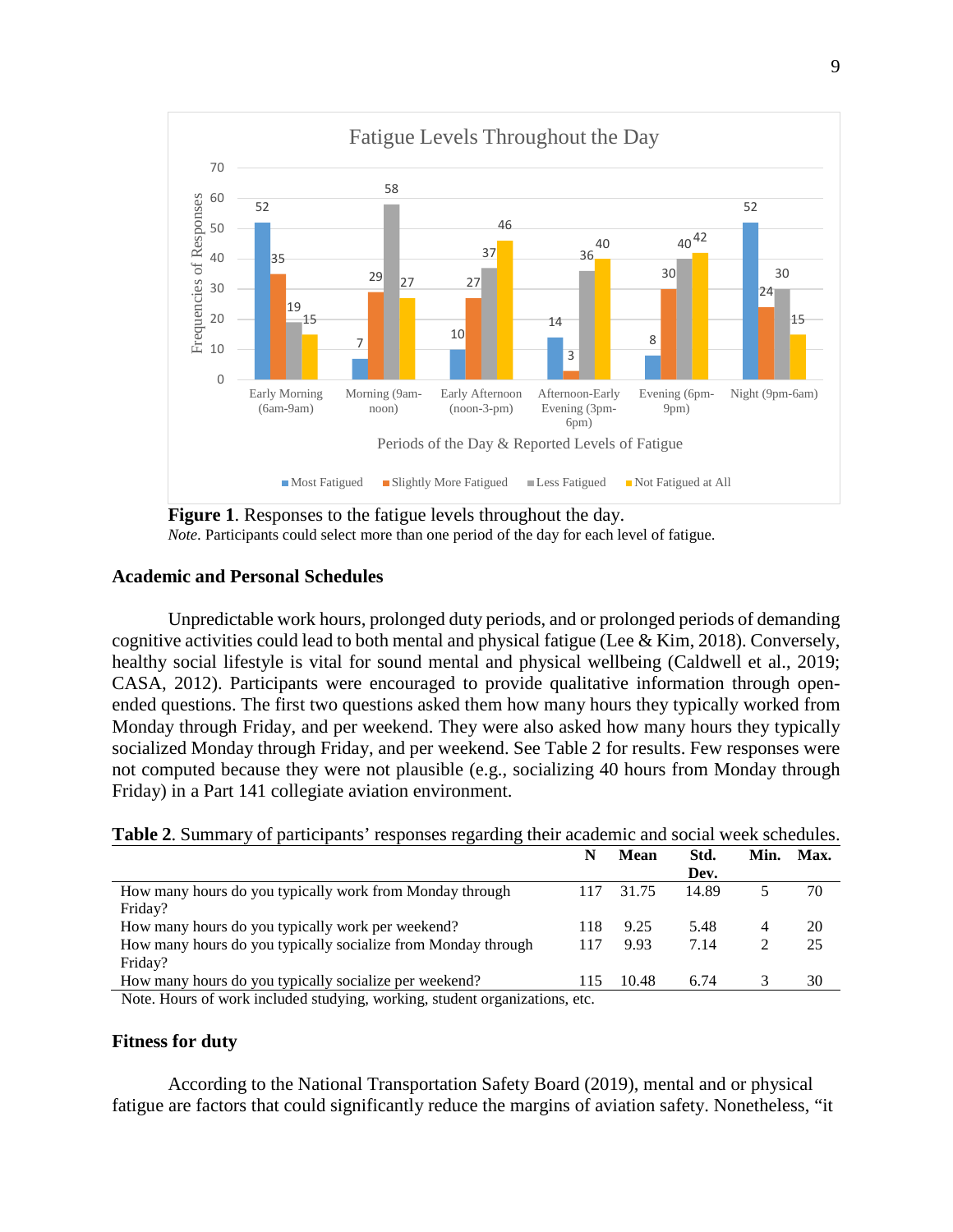is a pilot's inherent responsibility to be alert at all times for and in anticipation of all circumstances, situations, and conditions affecting the safe operation of the aircraft" (FAA, 2017, p. 28). Participants were given an opportunity to indicate what specific method(s) they would use to ensure fitness for duty prior to a flight. The FAA (2012) defines fitness for duty as "being physiologically and mentally prepared and capable of performing assigned duties at the highest degree of safety" (p. 1). We grouped the participants' responses into four themes: adequate quantity and quality of sleep (ICAO, 2016; Lee & Kim, 2018); adequate food and or fluid ingestion (CASA, 2012; ICAO, 2016); use of any FAA checklist (e.g., IMSAFE; PAVE) (FAA, 2016a), and no method. The pilots' responses generally fell under two or more of these constructs. One hundred and five participants completed this part of the survey. Fourteen pilots indicated that the amount and or the quality of previous sleep was a key factor that would suggest they were fit to fly. Quoting one respondent, "I try to get at least 7 hours of sleep the night before". Another pilot stated, "try to get as much sleep as I can before a long duty day". Another student stated, "get 7-8 hours of sleep, going to sleep on time, waking up with enough time before a flight to fully wake up and get going". Some responses also indicated they may not have a sound understanding of the importance of healthy nutrition and drinking habits regarding fatigue management (Caldwell et al., 2009; CASA, 2012; ICAO, 2016). One student stated, "I try to ensure I am not going to the flight hungry; a large cup of coffee". Nonetheless, four students suggested that by having a good meal and or drinking enough fluids before the flight would be an indication they were fit to fly. One student stated, "eat food if hungry or predict hunger in the next two hours. Have water with me. Be mentally prepared for the day and ensure I am physically fit to fly the particular day". Quoting another participant, "eating and preparing for the flight". Six participants indicated adequate sleep and food and/or hydration as indicators they were fit to fly. One participant stated, "I try to get at least 7 hours of sleep. I will also try to eat breakfast and drink water if I feel I need it or if I have the time. The sleep is the most important. Eating is less prioritized". Quoting a respondent, "eat a good breakfast and get a good night's sleep beforehand".

Twenty-five respondents indicated they used the IMSAFE and or the PAVE checklists to ensure they were fit to fly. Quoting one respondent, "going through the IMSAFE checklist". Another participant stated, "IMSAFE checklist and seeing how many hours I have slept the night before". One pilot stated "I go through the PAVE checklist. I remind myself every time that it's better to be a wimp on the ground rather than an idiot in the air and it keeps me from making poor decisions with the PAVE checklist". Four participants suggested they used both the PAVE and the IMSAFE checklists to determine their physical and cognitive conditions to fly. One respondent stated, "the PAVE model and the IMSAFE checklist - I try my hardest to get at least 8 hours of sleep per night". Five participants suggested they used the Flight Risk Assessment Tool (FRAT) before each flight. This risk assessment tool was developed by the FAA and allows pilots to visualize the level of risk of a specific flight still in its planning stages (FAA, 2007). Most importantly, pilots can make better and safer go/no-go decisions before a flight based upon the results of their risk assessment. Noteworthy to mention that the participants of the current project are expected to routinely use the FRAT and other risk management tools for hazard identification and risk assessment and mitigation during flight operations. Quoting one respondent, "the FRAT (flight risk assessment tool) questionnaire used by *XXX* University is a good method". Another participant stated "the FRAT tool and evaluating how I feel and if I really want to fly. I'm highly motivated so when I don't want to fly it's usually due to fatigue". Two participants suggested they used both the IMSAFE checklist and the FRAT. Twenty-three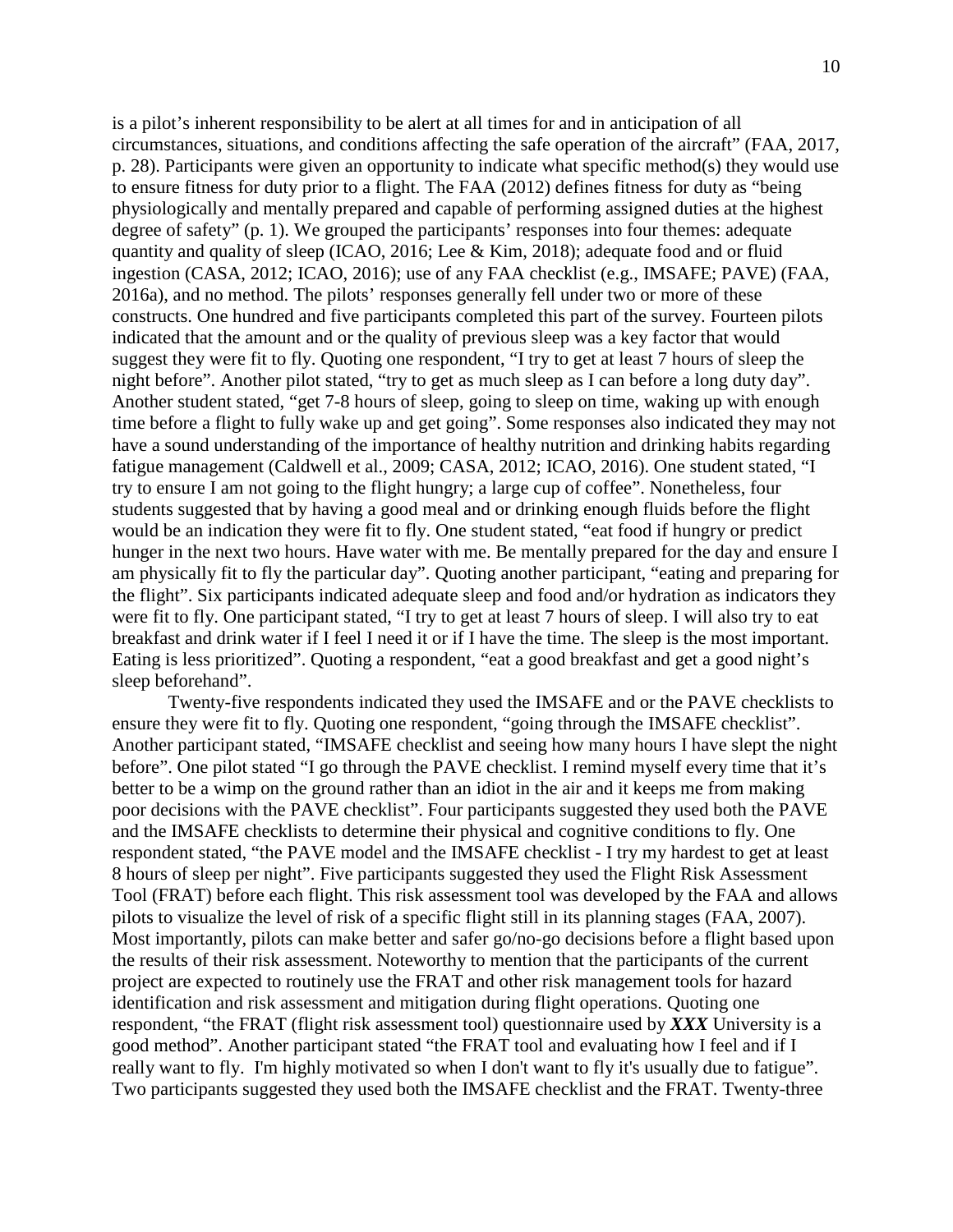participants suggested they did not have any method to ensure fitness to fly or a method that is not supported by empirical data. Quoting one respondent, "I do not usually do anything. I just go. Even if I feel fatigued I am not going to admit that I am and lose out on a flight slot, or I would get behind in the class". Quoting another respondent, "don't really have one".

Some of the participants' responses are as follows:

"Eating and preparing for the flight";

"Red Bull":

"Based on how I feel";

"Asking myself if I'm able to concentrate;

"Adequate sleep, IMSAFE";

"Proper amount of sleep; some form of food, if it's early a granola bar at least; if it's hot like it is now I try to keep water with me to keep hydrated";

"If I feel no issues, I feel fit to fly.

"I usually judge my fitness to fly based on things that are subtle. When I am tired, I usually forget minute details. So when I forget my headset for example, or forget what lesson I told my student to plan for, I usually am able to tell that I am fatigued and that I should not fly that day"; and

"Asking myself if I'm able to concentrate".

#### **Fatigue Training**

An adequate training program will ensure everyone in an organization has the skills and knowledge to identify risks associated with flight operations. Most importantly, that they have the competence to perform their jobs efficiently and safely (ICAO, 2018; Junior et al., 2009). When asked whether they had ever received fatigue training during their academic or flight training work, 69 (57%) respondents indicated they had received fatigue training as a collegiate aviation pilot. Considering only the junior, senior, and graduate students (n=66), 39% indicated they had not received any academic and/or flight fatigue identification and management training. It is important to note that these junior, senior, and graduate student pilots are expected to have completed some lower-division core courses (e.g., human factors; aviation safety) that supposedly address fatigue in aviation. Similarly, considering only pilots who held a certified flight instructor (CFI) certificate ( $n=12$ ) and those who held a CFI-Instrument certificate ( $n=6$ ), only eight (45%) indicated they had received any kind of fatigue training. According to the FAA (2016b), a CFI is the foundation of aviation safety during ground and flight training. In this capacity, CFIs are expected to help student pilots develop the competencies to operate safely and efficiently in the National Airspace System (NAS). Such ground and flight training should include hazard identification and risk management, and aeronautical decision-making processes and tools (FAA, 2020).

#### **Discussion and Conclusions**

If compared to military and commercial aviation, there has been little research on fatigue identification and management targeting Part 141 collegiate aviation pilots. This study is the fifth in a series whose general purpose is to investigate how collegiate aviation pilots identify and mitigate the risks of fatigue during flight training (Keller et al., 2019; Keller et al., 2020; Levin et al., Mendonca et al., 2019). Findings indicated that most participants (68%) had less than 250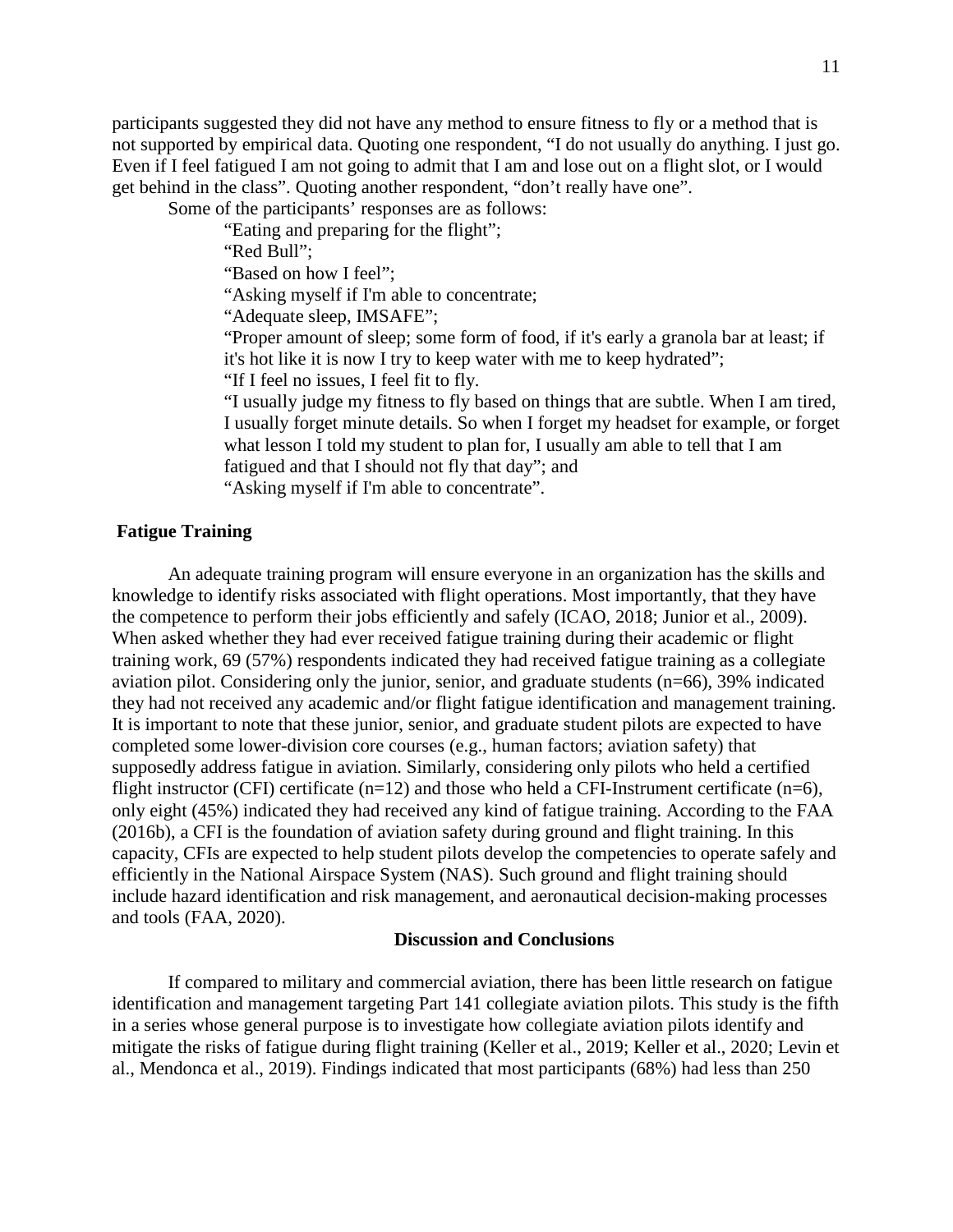flight hours, and 25% of them held private pilot licenses. Only ten percent of those pilots were certified flight instructors.

When asked about the symptoms that would cause them to realize they were fatigued, the participants' responses fell into one or more of the mental (62%), physical (54%), and emotional (17%) constructs (Avers & Johnson, 2011). Mental fatigue caused by academic activities can significantly impair physical and cognitive performance (Marcora, Staiano, & Manning, 2009). It is important to note that when developing strategies to mitigate fatigue in a collegiate aviation environment that fatigue countermeasures targeting physical fatigue may not be as effective to alleviate mental fatigue (Dawson & McCulloch, 2005). For example, regulatory requirements on duty and flight time could at some level mitigate physical fatigue. However, it inadequately assumes that the contributing factors to mental fatigue (e.g., preparing for a check ride and/or an academic quiz) are similar to those for physical fatigue (e.g., a long cross-country flight at night).

Fatigue is usually the result of several factors, which include sleep loss or extended wakefulness, excessive physical and/or mental activities, and circadian rhythms (Caldwell et al., 2019; ICAO, 2016). Fatigue is a subjective experience that is difficult to measure (Dittner et al., 2005). For example, practically every physical and mental aspect of human functioning undergoes daily cycles that are influenced by the circadian body clock which differ among individuals. When asked to identify their fatigue levels during different blocks of time throughout the day, most participants (36%) indicated that they are most fatigued in the early morning, and from 9:00pm through 06:00am. Conversely, their responses also suggested that the great majority of participants are not fatigued from 09:00am through 9:00pm, especially from noon through 6:00pm. Amount (and quality) of sleep and time of wakefulness are contributing fatigue factors (Borbely et al., 2016). Thus, irregular sleep patterns could be an explanation for the high-levels of fatigue from 06:00am to 09:00am. These findings are in alignment with previous fatigue in aviation studies. Keller et al. (2019) suggested that collegiate aviation pilots are more fatigued and sleepy at 08:00am if compared with 12:00pm, 4:00pm, and 9:00pm. Okano, Kaczmarzyk, Dave, Gabrieli, and Grossman (2019) suggested that college students stay up late due to academic demands but are frequently constrained by strict morning schedules, which in turn increases their fatigue and sleepiness levels throughout the day. Moreover, previous studies have indicated an association between sleep quality and better academic performance (Hershner & Chervin, 2014; Okano et al., 2019) as well as general health (Wong et al., 2012) by college students. According to Melo et al. (2008), the risk of errors by pilots is higher early morning due to higher levels of fatigue and/or sleepiness. Thus, improving the sleep quantity and quality of the collegiate aviation pilots could lead to enhanced aviation safety, better academic performance, and physical and psychological health. Surprisingly, the participants' responses also suggested they were not feeling the effects of the "early afternoon circadian dip when most people feel a period of tiredness" (CASA, 2012, p. 13). Nevertheless, other human factors could be in play. Noteworthy to mention that people cannot accurately assess how impaired they could be due to fatigue (Caldwell, 2005). Notwithstanding, organizational and self-pressures, hazardous attitudes, inadequate or lack of fatigue training, and high motivation are factors that could influence the risk management and decision-making processes of collegiate aviation pilots while assessing their personal fatigue levels before and/or during a flight.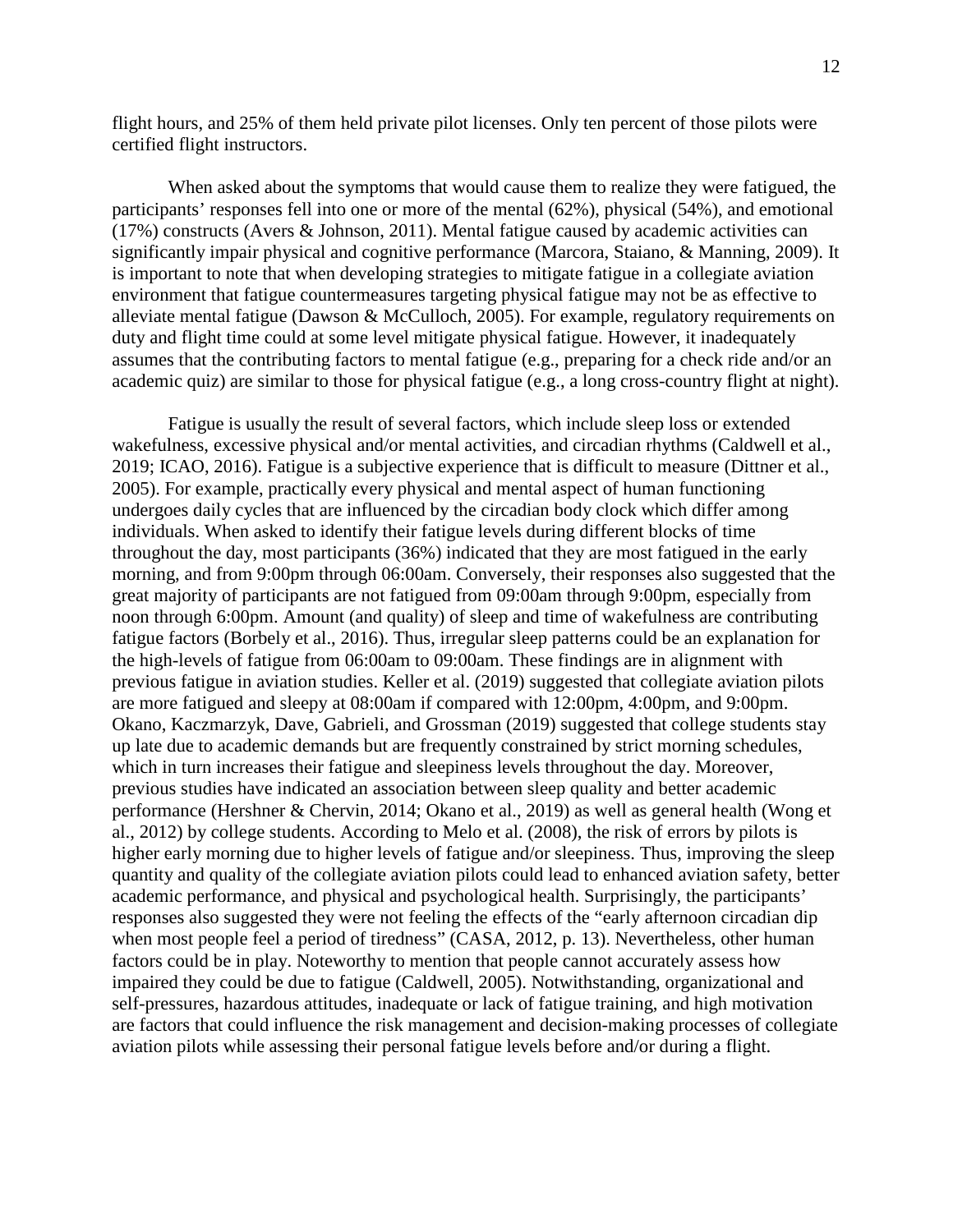It is plausible to assume that collegiate aviation pilots devote more time to academic and flight activities due to the tough nature of flight and academic training and education at the cost of sleep duration and quality, and a healthy lifestyle. Previous research has evidenced the impact of high-workload on fatigue (Caldwell, 2005; Caldwell et al., 2009). Our findings suggested that collegiate aviation pilots have high workloads due to work, academic, and student organization activities. One student stated she/he typically worked up to 70 hours a week. According to Romero et al. (2020), their high workloads are mostly related to the university's core curriculum and flight training. Levin (2019) indicated that collegiate aviation pilots are often in a full-time academic schedule, several enrolled in 15-18 credit hours in addition to the flight training requirements and demands. High academic and flight training demands also contribute to inadequate sleep due to "the time required to wind down after demanding work (ICAO, 2016, p. 2-29), which in turn contributes to higher levels of fatigue. The participants' responses also suggested they are quite involved with social activities during the weekdays and weekends. This, in association with their high academic and flight training workload could preclude them from having time for a healthy lifestyle (Salazar, n.d.; Satti et al., 2019), which includes physical activities (Puetz, 2006) and/or adequate eating and drinking habits (CASA, 2012). Individuals with a healthy diet and who regularly practice physical activities cope better with fatigue (Neally & Gawron, 2015). According to Caldwell et al. (2019), a healthy lifestyle is an important factor in the fatigue equation.

When asked about the methods they would use to ensure they were fit to fly, 14 participants suggested they would consider the quality and amount of sleep in the previous night as a "method" they would use to determine fitness for a flight. Empirical data have suggested that quality sleep is the most effective way to combat fatigue (ICAO, 2016; Okano et al., 2019). Nonetheless, excessive use of electronic devices prior to bedtime, socializing activities, and high workload associated with flight and academic responsibilities are factors compromising the quantity and quality of sleep of collegiate aviation pilots (Mendonca et al., 2019). Only four participants demonstrated some concern about healthy nutrition and drinking habits, as suggested by CASA (2012) and ICAO (2016). Levin et al. (2019) have found that collegiate aviation students frequently sacrifice sleep and/or time for adequate meals in order to prepare for classes, exams, and flight activities. Nonetheless, sleep is not a commodity that could be traded for waking activities without consequences (National Safety Council, 2019).

The FAA (2016a) and other aviation stakeholders have advocated the use of the PAVE and the IMSAFE checklists as well as the FRAT by pilots for hazard identification (including fatigue) and risk mitigation during flight operations. It is important to note that the use of these safety tools, especially the FRAT is highly encouraged by the University where the researchers collected data for the current study. Approximately 25% (n=26) of the respondents indicated they used at least one of the FAA (2016a, 2016b) recommended safety tools. However, only five out of the 105 participants who answered this section of the CAFI suggested they would use the FRAT to ensure they are fit to fly. A finding of concern was that approximately 22% of the respondents indicated they did not use any method to assess their fitness to fly. Moreover, few participants indicated "non-empirical" methods to judge their fitness to fly. For example, one participants answered "how I feel". Quoting another respondent, "how quick I make decisions while driving to the airport". Nonetheless, the adequate use of these safety tools can help collegiate aviation pilots identify they are fatigued before and/or during a flight. Most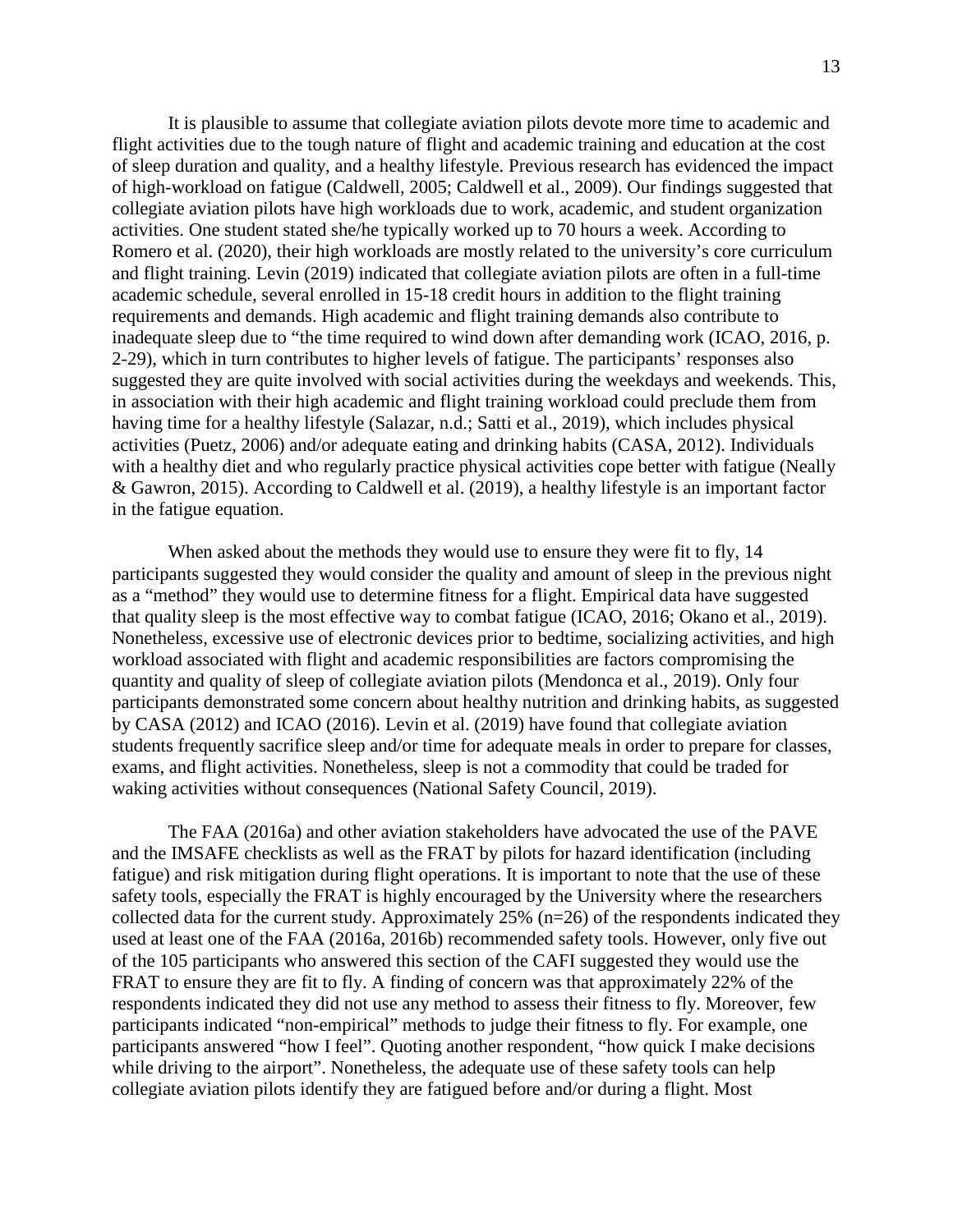importantly, it can help them make effective decisions to mitigate the risks associated with the multidimensional fatigue construct. However, previous research (Caldwell et al., 2019; National Safety Council, 2017) has suggested that that people are not good judges of their own levels of fatigue. Moreover, pilots can lose awareness of and/or just underestimate their fatigue levels when involved with highly engaging and motivating activities, such as flight training. To make things even more convoluted, even if they can identify they are fatigued, other factors, such as the safety culture of the organization (Reason, 1997), organizational and/or self-pressures, and overreliance on the other pilot (e.g., flight instructor) (Keller et al., 2019) can contribute to hazardous behaviors by the collegiate aviation pilots.

In a sound safety culture people understand the risks associated with their working environment (Junior et al., 2009). Education and training, key components of a safety culture, ensure personnel have the competence to perform their duties efficiently and safely. Major aviation stakeholders (FAA, 2012, 2013; ICAO, 2016; International Air Transport Association, 2015) have recommended fatigue training and education as an effective strategy to increase the pilot's knowledge and skills to identify and mitigate fatigue during flight operations. Moreover, researchers (Avers, Hauck, Blackwell, & Nesthus, 2010; Banks, Wenzel, Avers, & Hauck, 2013) have demonstrated fatigue can be to some extent managed with an effective fatigue identification and management training program. Most respondents (57%) indicated they had received training and education on fatigue during academic and/or ground and/or flight activities. According to the FAA (2016b), an effective flight training program is highly-dependent on the "quality of the ground and flight instruction the student pilot receives" (p. 1-7). The FAA (2012) recommend fatigue training so that pilots can better understand the effects of fatigue on aviation safety and efficiency, how their lifestyle can contribute to fatigue, and learn and apply strategies to mitigate fatigue during flight activities. Most importantly, ground and flight training, as suggested by the FAA (2016b, 2020) should assist in the development of flight skills, knowledge, and abilities needed to operate safely in the NAS, and that must include fatigue identification and management. Previous studies have suggested that fatigue training and education can lead to knowledge transfer and retention, behavioral changes, and a healthier lifestyle among aviation (Banks et al., 2013) and other professionals (Barger et al., 2018). An effective approach to fatigue identification and management within a Part 141 collegiate aviation environment is vital. From the researchers' point of view and literature, effective ways to mitigate fatigue in such dynamic environment must include adequate sleep; a healthy lifestyle; physical activities; adequate nutrition and fluid intake; training and education, and probably a prescriptive approach. Even though the findings of this study are not generalizable, they are in alignment with findings of other fatigue studies that also targeted Part 141 collegiate aviation pilots (Keller, et al., 2019; Keller, et al., 2019; Levin et al., 2019; Mendonca et al., 2019; Romero, Robertson, & Goetz, 2020). It is evident there is a need to study ways to improve the behavior of this important population of the aviation industry. Moreover, empirical data have suggested that there is a need to address fatigue identification and management by Part 141 collegiate aviation pilots through training and education. After all, those pilots will soon become important aviation stakeholders as flight faculty members and/or air carrier, corporate, and military professional aviators.

The current study experienced some limitations. The desired participants profile included experienced pilots holding initial to more advanced flight certificates and ratings as well as with different flight experience, ranging from a few to more than 1000 flight hours. Researchers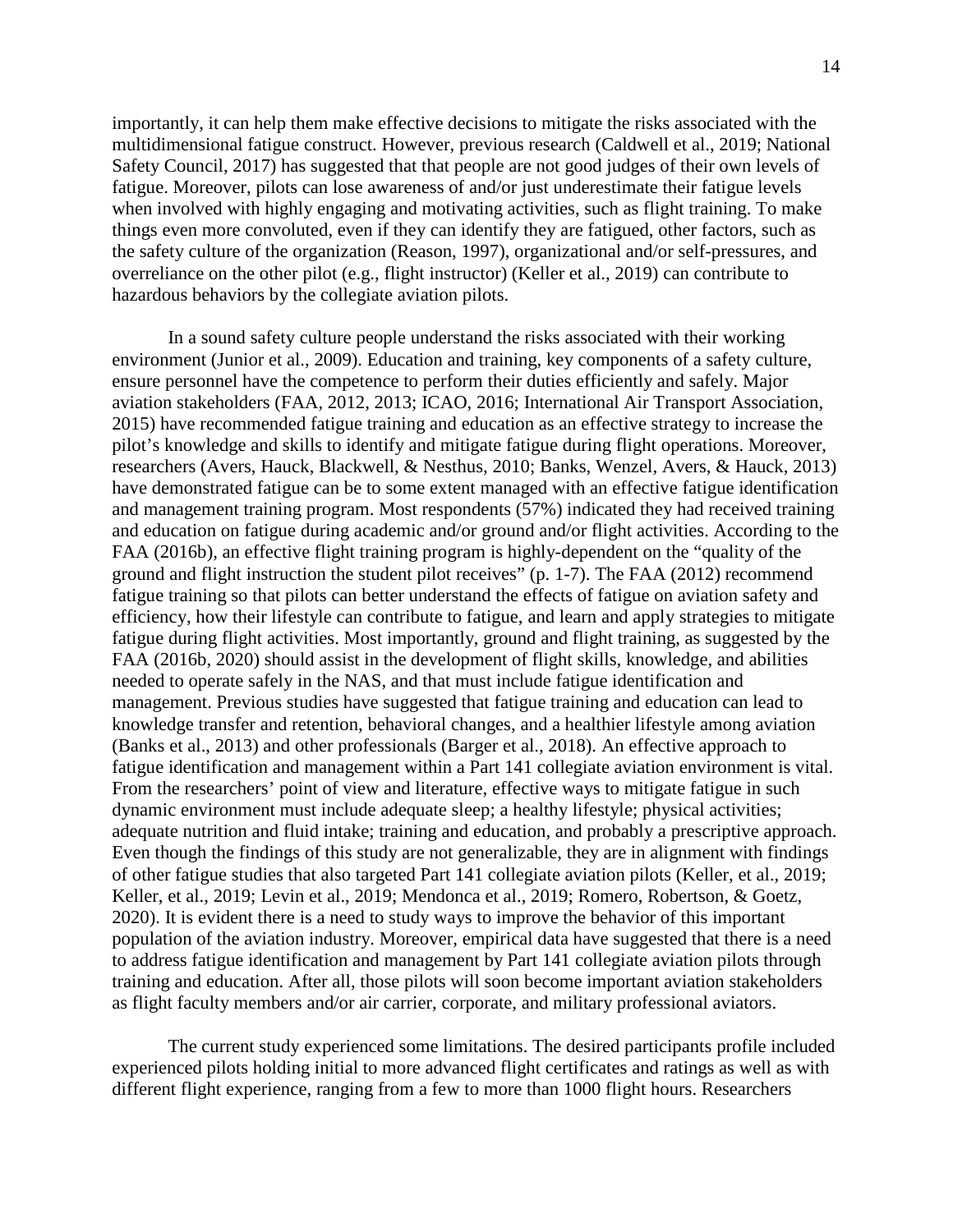attempted to recruit such pilots by allowing Part 141 GA aviators with different flight experiences, flight certificates, and ratings to participate in the study. A possible limitation of the study was the flight experience of the participants. Even though approximately 50% of them held more advanced flight certificates and ratings (e.g., commercial and instrument), only 31 pilots (32%) had more than 250 flight hours. In addition, almost 41% of the participants were either freshman or sophomore. Additionally, nine participants were 26 years old or older (nontraditional college students). These limitations may constrain the generalizability of our findings. Nevertheless, the results can still provide the foundation for the development and implementation of aviation stakeholders' safety strategies to mitigate the risk of aircraft accidents due to fatigue during flight training in a Part 141 flight school environment.

Based on the current and previous (Keller et al., 2019; Keller et al., 2020; Levin et al., 2019; Mendonca et al., 2019; Romero et al., 2020) findings, an ongoing research project utilized a revised version of the CAFI (CAFI II) to investigate how Part 141 collegiate aviation pilots identify and mitigate fatigue during flight training. Data were collected from eight collegiate aviation programs in the United States accredited by the Aviation Accreditation Board International and are certified under CFR Part 141. In addition, another study using the same dataset has utilized hypothesized and measurement models to better understand the multidimensional fatigue construct during flight operations in a collegiate aviation setting. Further research should attempt to understand whether collegiate aviation pilots are effectively using the FAA recommended checklists (e.g., PAVE; FRAT) to identify and mitigate fatigue during flight training. Additionally, future studies should examine why these pilots are generally more fatigue and sleepy in the early hours of the day.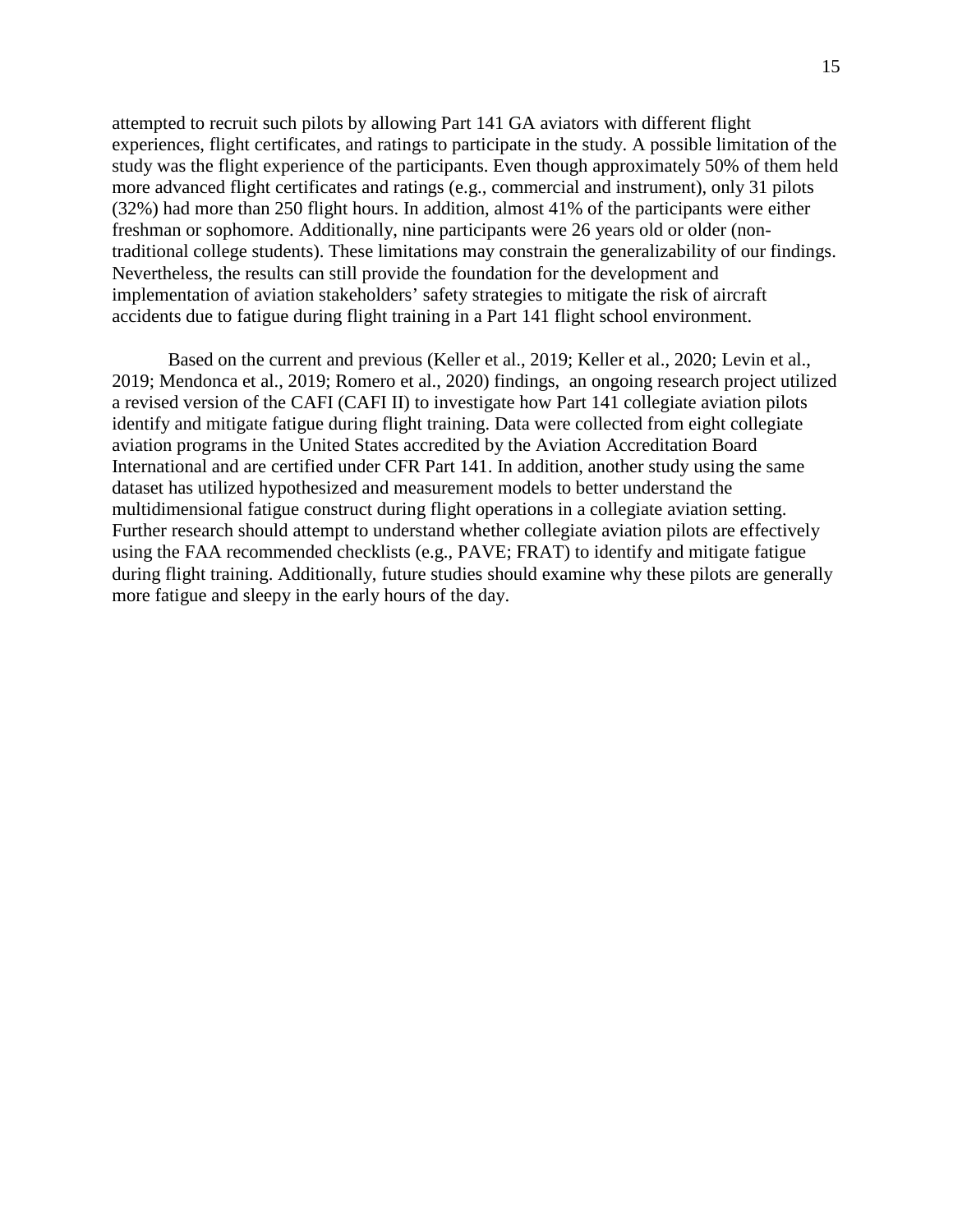#### **References**

- Ager, A., Neil, B., & Mike, W. (2007). The use of consensus methodology in determining key research and practice: Development questions in the field of intervention with children associated with fighting forces. *Intervention* 5(2), 124-29.
- Avers, A., Hauck, E. L., Blackwell, L. V., & Nesthus, T. E. (2010). A qualitative and quantitative analysis of fatigue countermeasures training in the aviation industry. *International Journal of Applied Aviation Studies, 10*(2), 51-66.
- Avers, K., & Johnson, W. (2011). A review of Federal Aviation Administration fatigue research: Transitioning scientific results to the aviation industry. *Aviation Psychology and Applied Human Factors, 1*(2), 87-98.
- Banks, J. O., Wenzel, B. M., Avers, K. E., & Hauck, E. L. (2013). *An evaluation of aviation maintenance fatigue countermeasures training* (DOT/FAA/AM-13/9). Retrieved from https://www.faa.gov/data\_research/research/med\_humanfacs/oamtechreports/2010s/media/20130 9.pdf
- Barger, L. K., Runyon, M. S., Renn, M. L., Moore, C. G., Weiss, P. M., Condle, J. P., …Patterson, P. D. (2018). Effect of fatigue training on safety, fatigue, and sleep in emergency medical services personnel and other shift workers: A systematic review and meta-analysis. *Prehospital Emergency Care, 22*(1), 58–68. https://doi.org/10.1080/10903127.2017.1362087Bendak, S., & Rashid, H. S. J. (2020). Fatigue in aviation: A systematic review of the literature. *International Journal of Industrial Ergonomics, 76*, 01–11. https://doi.org/10.1016/j.ergon.2020.102928
- Bonnet, M. H., & Arand, D. L. (1994a). Impact of naps and caffeine on extended nocturnal performance. *Physiology & Behavior, 56*(1), 03–9. doi: [10.1016/0031-9384\(94\)90266-6](https://doi.org/10.1016/0031-9384(94)90266-6)
- Bonnet, M. H., & Arand, D. L. (1994b). The use of prophylactic naps and caffeine to maintain performance during a continuous operation. *Ergonomics 37*(6), 1009–1020. doi: [10.1080/00140139408963714](https://doi.org/10.1080/00140139408963714)
- Buboltz, W. C., Brown, F., & Soper, B. (2001). Sleep habits and patterns of college students: A preliminary study. *Journal of American College Health, 50*(3), 131-35. doi: [10.1080/07448480109596017](https://doi.org/10.1080/07448480109596017)
- Caldwell, J. A. (2005). Fatigue in aviation. *Travel Medicine and Infectious Disease 3*(2), 85–96.
- Caldwell, J. A., & Caldwell, J. L. (2016). *Fatigue in aviation: A guide to staying awake at the stick*. NY: Routledge.
- Caldwell, J. A., Caldwell, J. L., Thompson, L. A., & Lieberman, H. R. (2019). Fatigue and its management in the workplace. *Neuroscience and Behavioral Reviews, 96,* 272–289.
- Caldwell, J. A., Mallis, M. M., Caldwell, J. L., Miller, J., Paul, M., & Neri, D. (2009). Fatigue countermeasures in aviation. *Aviation, Space, and Environmental Medicine 80*(1), 28-59.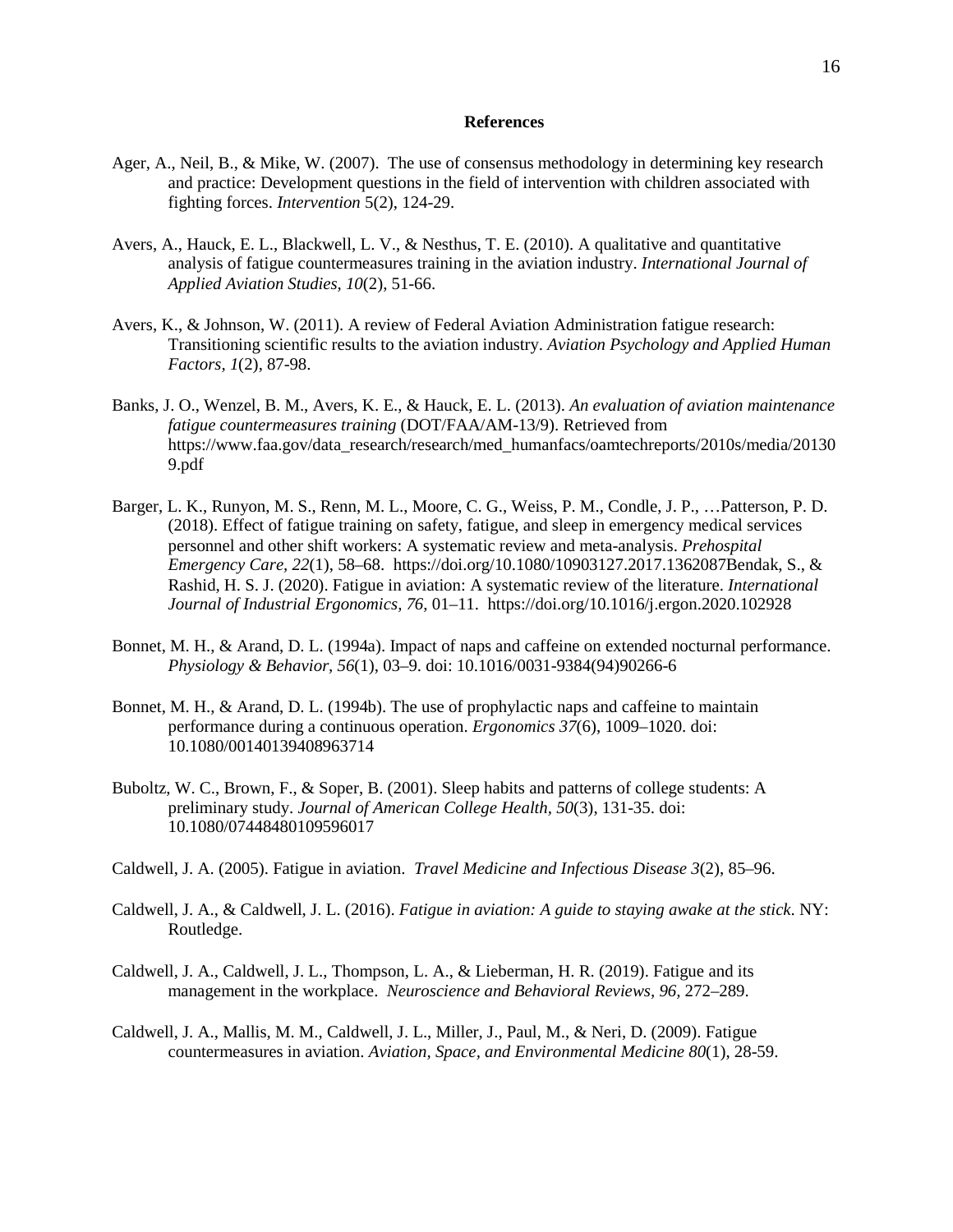- Civil Aviation Safety Authority (CASA). (2012). *Fatigue management strategies for aviation workers: A training & development workbook*. Retrieved from <https://www.casa.gov.au/files/fatiguetoolkitstrategiespdf>
- Darwent, D., Dawson, D., Paterson, J. L., Roach, G. D., & Ferguson, S. A. (2015). Managing fatigue: It really is about sleep. *Accident Analysis and Prevention, 82*, 20-26. doi: [10.1016/j.aap.2015.05.009](https://doi.org/10.1016/j.aap.2015.05.009)
- Dawson, D., & McCulloch, K. (2005). Managing fatigue: It's about sleep. *Sleep Medicine Reviews 9*(5), 365–380. doi: [10.1016/j.smrv.2005.03.002](https://doi.org/10.1016/j.smrv.2005.03.002)
- Dittner, A. J., Wessely, S. C., & Brown, R. G. (2004). The assessment of fatigue: A practical guide for clinicians and researchers. *Journal of Psychosomatic Research, 56*, 157-170. doi: [10.1016/S0022-](https://doi.org/10.1016/S0022-3999(03)00371-4) [3999\(03\)00371-4](https://doi.org/10.1016/S0022-3999(03)00371-4)
- Federal Aviation Administration (FAA). (2007). *Flight risk assessment tool* (InFO 07015)*.* Retrieved from https://www.faa.gov/other\_visit/aviation\_industry/airline\_operators/airline\_safety/info/ all\_infos/media/2007/inFO07015.pdf
- Federal Aviation Administration (FAA). (2012). *Fitness for duty* (AC N° 117-3). Retrieved from https://www.faa.gov/documentLibrary/media/Advisory\_Circular/AC%20117-3.pdf
- Federal Aviation Administration (FAA). (2016a). *Pilot's handbook of aeronautical knowledge* (FAA-H-8083-25B). Retrieved from https://www.faa.gov/regulations\_policies/handbooks\_manuals /aviation/phak/media/pilot\_ handbook.pdf
- Federal Aviation Administration (FAA). (2016b). *Airplane flying handbook* (FAA-H-8083-3B). Retrieved from https://www.faa.gov/regulations\_policies/handbooks\_manuals/aviation/airplane\_handbook/m edia/airplane\_flying\_handbook.pdf
- Federal Aviation Administration (FAA). (2020). *Aviation instructor's handbook* (FAA-H-8083-9B). Retrieved from https://www.faa.gov/regulations\_policies/handbooks\_manuals/aviation/aviation\_instructors\_hand book/media/aviation\_instructors\_handbook.pdf
- Fletcher, A., Hooper, B., Dunican, I., & Kogi, K. (2015). Fatigue management in safety-critical operations: History, terminology, management system frameworks, and industry challenges. *Reviews of Human Factors and Ergonomics, 10*(1), 6-28. [doi: org/10.1177/1557234X15573947](https://doi.org/10.1177%2F1557234X15573947)
- Gander, P. H., Mangie, J., Signal, T. L., Berg, M. J. V. D., Mulrine, H. M., Jay, S. M., Mangie, J. (2013). In-flight sleep, pilot fatigue and psychomotor vigilance task performance on ultra-long range versus long range flights. *Journal of Sleep Research, 22*(2), 697-706. doi: [10.1111/jsr.12071](https://doi.org/10.1111/jsr.12071)
- Hershner, S. D., & Chervin, R. D. (2014). Causes and consequences of sleepiness among college students. *Nature and Science of Sleep, 6*, 73-84. http://dx.doi.org/10.2147/NSS.S62907
- International Civil Aviation Organization (ICAO). (2011). *Manual of aircraft accident and incident investigation - Part III: Investigation* (Doc 9756). (1st ed.). Montreal, Canada: Author.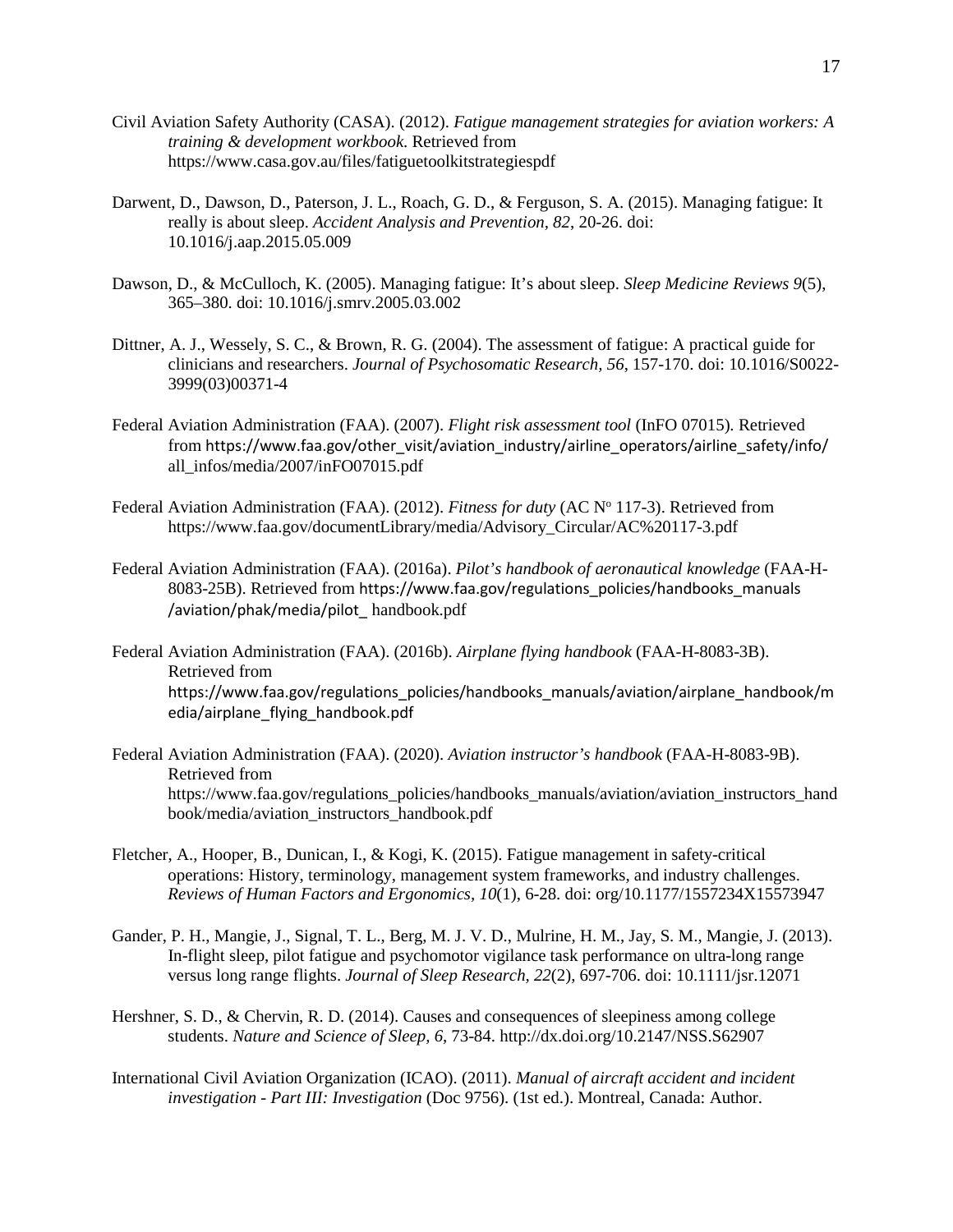- International Civil Aviation Organization (ICAO). (2012). *Manual of civil aviation medicine* (Doc. 8984- AN/895) (3rd ed.). Montreal, Canada: Author.
- International Civil Aviation Organization (ICAO). (2016). *Fatigue risk management systems: Manual for regulators* (Doc. 9966). Montreal, Canada: Author.
- International Civil Aviation Organization (ICAO). (2018). *ICAO safety management manual* (Doc. 9859- AN/474) ( $4<sup>th</sup>$  ed.). Montreal, Canada: Author.
- Jay, S. M., Petrilli, R. M., Ferguson, S. A., Dawson, D., & Lamond, N. (2006). The suitability of a caffeinated energy drink for night-shift workers. *Physiology & Behavior, 87*(5), 925-931. doi: [10.1016/j.physbeh.2006.02.012](https://doi.org/10.1016/j.physbeh.2006.02.012)
- Jean-Louis, G., Von Gizycki, H., Zizi, F., & Nunes, J. (1998). Mood states and sleepiness in college students: Influences of age, sex, habitual sleep, and substance use. *Perceptual and Motor Skills, 87*(2), 507-512. doi: [10.2466/pms.1998.87.2.507](https://doi.org/10.2466/pms.1998.87.2.507)
- Junior, M. A., Shirazi, H., Cardoso, S., Brown, J., Speir, R., Seleznev, O., . . . McCall, E. (2009). *Safety management systems for airports* (ACRP Report No. 01, volume 2). Retrieved from the Transportation Research Board on the National Academies website: [http://www.trb.](http://www.trb/) org/main/blurbs/162491.aspx
- Keller J., Mendonca, F. A. C., & Cutter, J. (2019). Collegiate aviation pilots: Analyses of fatigue related decision-making scenarios. *International Journal of Aviation, Aeronautics, and Aerospace, 6*(4), 1-25.
- Keller, J., Mendonca, F. A. C., Levin, E., & Teo, A. (2019, May). *Fatigue related decision-making scenarios: An exploratory study of collegiate pilots*. Paper presented at the 20<sup>th</sup> International Symposium on Aviation Psychology, Dayton, Ohio.
- Keller, J., Mendonca, F. A. C., Laub, T., & Wolfe, S. (2020). An analysis of self-reported sleep measures from collegiate aviation pilots. *Collegiate Aviation Review International 38*(1). 148-164. Retrieved from http://ojs.library.okstate.edu/osu/index.php/CARI/article/view /8016/7388
- Lee, S., & Kim, J. K. (2018). Factors contributing to the risk of airline pilot fatigue. *Journal of Air Transport Management, 67*, 197-207.
- Levin, E. (2019, April). *Fatigue in collegiate aviation*. Paper presented at the Purdue Undergraduate Research Conference, West Lafayette, Indiana.
- Marcora, S., Staiano, W., & Manning, V. (2009). [Mental fatigue impairs physical performance in humans.](https://purdue-primo-prod.hosted.exlibrisgroup.com/primo-explore/fulldisplay?docid=TN_proquest222178949&context=PC&vid=PURDUE&lang=en_US&search_scope=everything&adaptor=primo_central_multiple_fe&tab=default_tab&query=any,contains,Mental%20fatigue%20impairs%20physical%20performance%20in%20humans&mode=Basic) *Journal of Applied Physiology, 106*(3), 857-865. doi: [10.1152/japplphysiol.91324.2008](https://doi.org/10.1152/japplphysiol.91324.2008)
- McDale, S., & Ma, J. (2008). Effects of fatigue on flight training: A survey of U.S. Part 141 flight schools. *International Journal of Applied Aviation Studies, 8*(2), 311-336.
- Mello, M. D., Esteves, A., Pires, M., Santos, D., Bittencourt, L., Silva, R., & Tufik, S. (2008). Relationship between Brazilian airline pilot errors and time of day. *Brazilian Journal of Medical and Biological Research, 41*(12), 1129-1131. https://doi.org/10.1590/S0100-79X2008001200014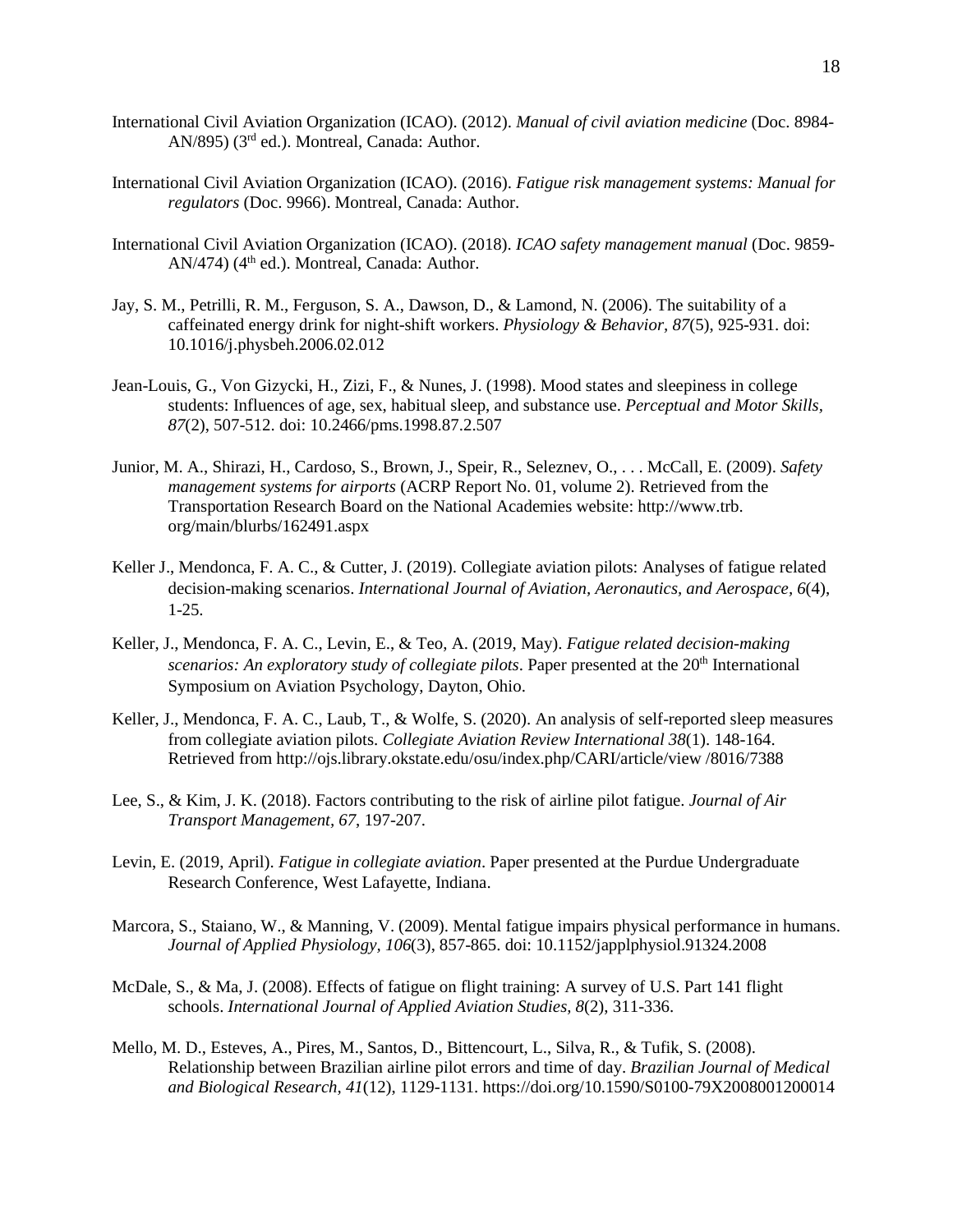- Mendonca, F. A. C., Keller J., & Lu, C-T. (2019). *Fatigue identification and management in flight training: An investigation of collegiate aviation pilots*. Manuscript submitted for publication.
- Morris, M. B., Howland, J. P., Amaddio, K. M., & Gunzelamn, G. (2019, May). *Airmen fatigue perceptions and strategies*. Paper presented at the 20<sup>th</sup> International Symposium on Aviation Psychology, Dayton, Ohio.
- National Science Council (2017). *Fatigue in safety-critical industries: Impact, risks & recommendations.*  Retrieved from https://safety.nsc.org/fatigue-in-safety-critical-industries-report
- National Science Council (2019). *Tired at work: How fatigue affects our bodies.* Retrieved from https://safety.nsc.org/tired-at-work-how-fatigue-affects-our-bodies
- National Transportation Safety Board (NTSB) (2019). *NTSB 2019-2020 most wanted list of transportation improvements.* Retrieved from https://www.ntsb.gov/safety/mwl/Pages/default.aspx
- O'connor, P. J., & Puetz, T. W. (2005). Chronic Physical Activity and Feelings of Energy and Fatigue. *Medicine & Science in Sports & Exercise, 37*(2), 299-305. doi: [10.1249/01.mss.0000152802.89770.cf](https://doi.org/10.1249/01.mss.0000152802.89770.cf)
- Okano, K., Kaczmarzyk, J. R., Dave, N., Gabrieli, J. D. E., & Grossman, J. C. (2019). Sleep quality, duration, and consistency are associated with better academic performance in college students. *Science of Learning, 4*(1), 1-5.
- Patton, M. Q. (2015*). Qualitative research & evaluation methods*. London, United Kingdom: SAGE Publications, Inc.
- Petrie, K., & Dawson, A. (1997). Symptoms of fatigue and coping strategies in international pilots. *The International Journal of Aviation Psychology, 7*(3), 251-258.
- Price, J. (2017). *Investigating human fatigue factors*. Retrieved from https://www.cdc.gov/niosh/topics/ workschedules/pdfs/NIOSH-Seminar-Investigating-Human-Fatigue-Factors-092717.pdf

Price, J. M., & Coury, B. G. (2015). A method for applying fatigue science to accident investigation. *Reviews of Human Factors and Ergonomics, 10* (1), 79-114. https://doi.org/10.1177/1557234X15573950

- Puetz, T. (2006). Physical activity and feelings of energy and fatigue. *Sports Medicine, 36*(9), 767-780. doi: [10.2165/00007256-200636090-00004](https://doi.org/10.2165/00007256-200636090-00004)
- Reason, J. (1997). *Managing the risks of organizational accidents*. Aldershot, UK: Ashgate.
- Romero, M. J., Robertson, M. F., & Goetz, S. C. (2020). Fatigue in collegiate flight training. *The Collegiate Aviation Review International*, *38*(1).<http://dx.doi.org/10.22488/okstate.20.100202>
- Salazar, G. J. (n.d.). *Fatigue in aviation*. Retrieved from the FAA website:<https://www.faa.gov/pilots/> safety/pilotsafetybrochures/media/Fatigue\_Aviation.pdf